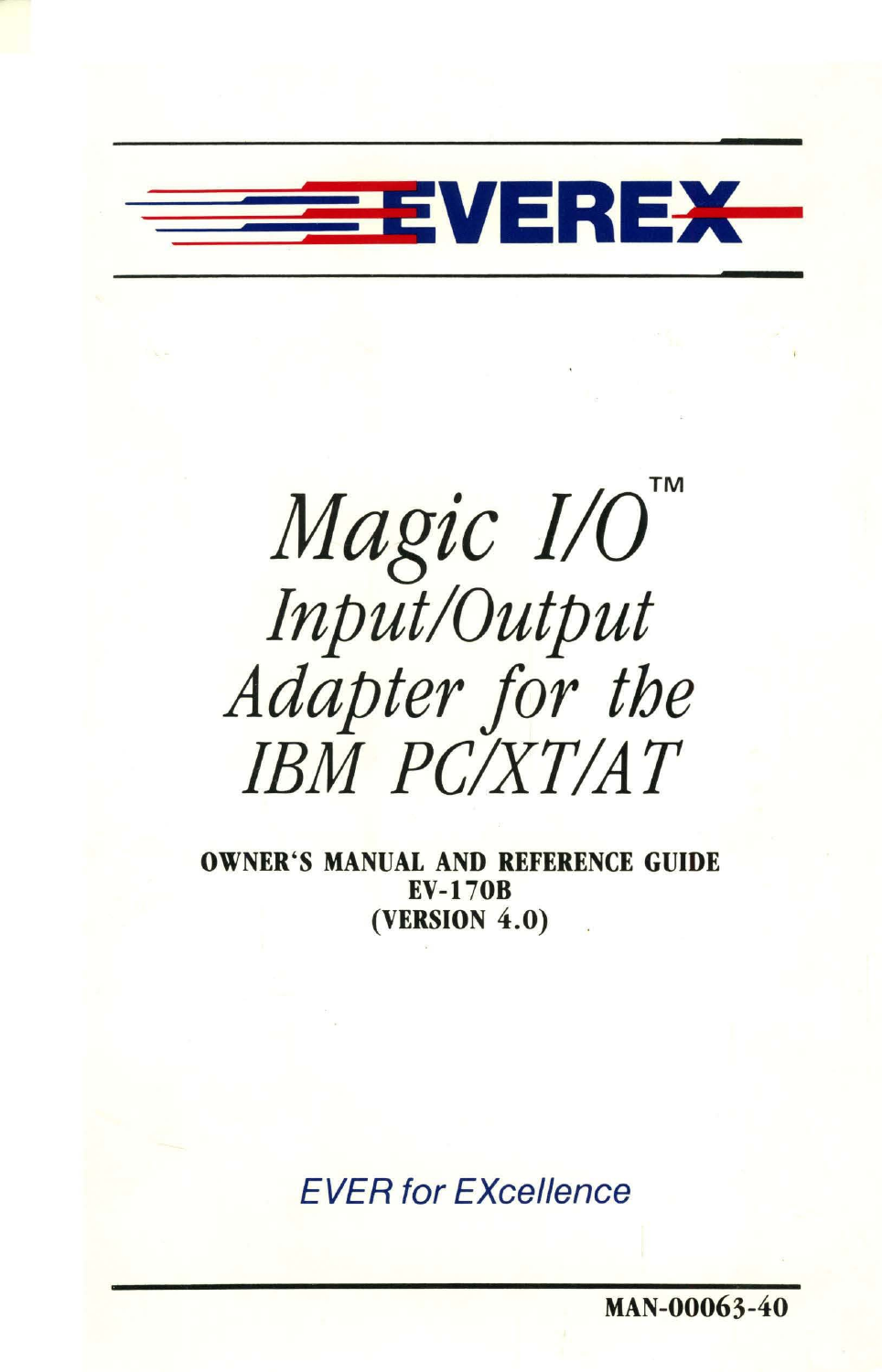## Magic I/O™ *Input/Output Adapter for the IBM PC/XT/AT*

OWNER'S MANUAL AND REFERENCE GUIDE EV-170B  $(VERSION 4.0)$ 

> EVEREX SYSTEMS, INC. 48431 MILMONT DRIVE FREMONT, CA 94538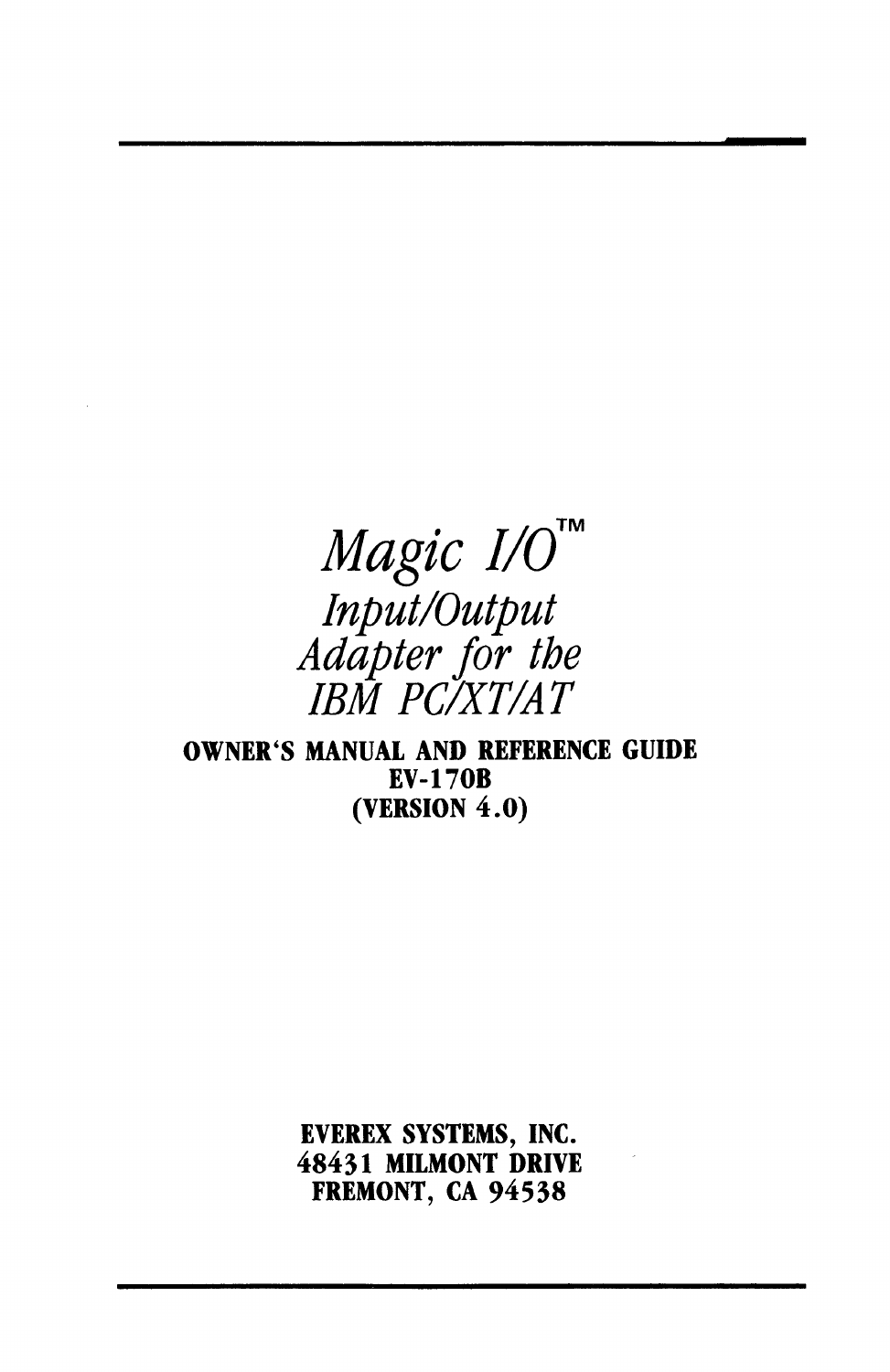Everex Systems, Inc reserves the right to make improvements in the product described in this manual at any time and without notice.

The IBM PC, XT, AT and Portable are trademarks of International Business Machines Corporation.

MS DOS is a trademark of Microsoft Corporation.

DISCLAIMER: While we do our best to avoid such a situation, Everex Systems will not be responsible for any loss of information resulting from the use of the product.

This manual is copyrighted. All rights are reserved. This document may not, in whole or part, be copied, photocopied, reproduced, translated, or reduced to any electronic medium or machine readable form without prior consent, in writing, from Everex Systems.

(c) Copyright November, 1987 Everex Systems, Inc.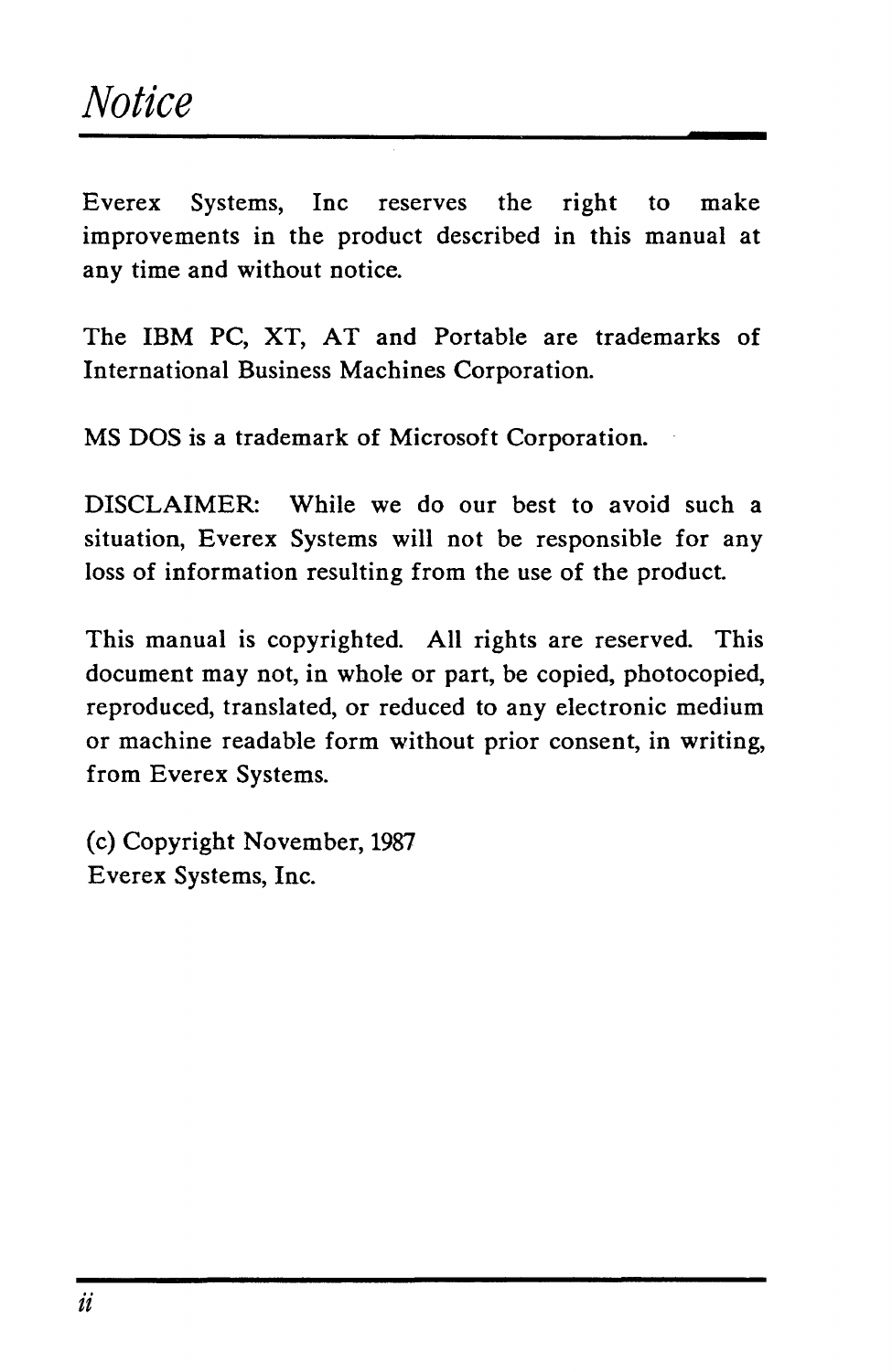#### CLASS B Computing Device

WARNING: This equipment generates and uses radio frequency energy and if not installed and used in strict accordance with the manufacturer's instructions, it may cause interference to radio and television reception. The product has been certified and found to comply with the limits for a Class B computing device in accordance with the specifications in Subpart J of Part 15 of FCC Rules, which are designed to provide reasonable protection against such interference in a residential installation. However, there is no guarantee that interference will not occur in a particular installation. If this equipment does cause interference to radio or television reception, which can be determined by turn the equipment off and on, the user is encouraged to try to correct the interference by one or more of the following measures:

- 1. Ensure that card mounting screws, attachment connector screws, and ground wires are tightly secured.
- 2. Reorient the computer about the receiver.
- 3. Move the computer away from the receiver.
- 4. Plug the computer into a different outlet so that computer and receiver are on different branch circuits.
- 5. Reorient the receiving antenna.

If necessary, the user should consult the dealer or an experienced radio/television technician for additional suggestions. The user may find the following booklet prepared by the Federal Communications Commission helpful: "How to Identify and Resolve Radio TV Interference Problems." This booklet is available from the U.S. Government Printing Office, Washington, DC 20402, Stock No. 004-000-00345-4 (FCC, Part 15.838 b).

#### IMPORTANT NOTICE

THIS PRODUCT REQUIRES THE USE OF SHIELDED INTERCONNECT CABLES, CONNECTORS AND POWER CABLES FOR PROPER INSTALLATION AND CONNECTION TO PERIPHERAL DEVICES AND TO INSURE COMPLIANCE WITH FCC CLASS B LIMITS FOR RADIO FREQUENCY EMISSIONS. Shielded cables are available from authorized dealers. The manufacturer is not responsible for any radio or television interference caused by using other than the recommended cables or by unauthorized modifications to this equipment.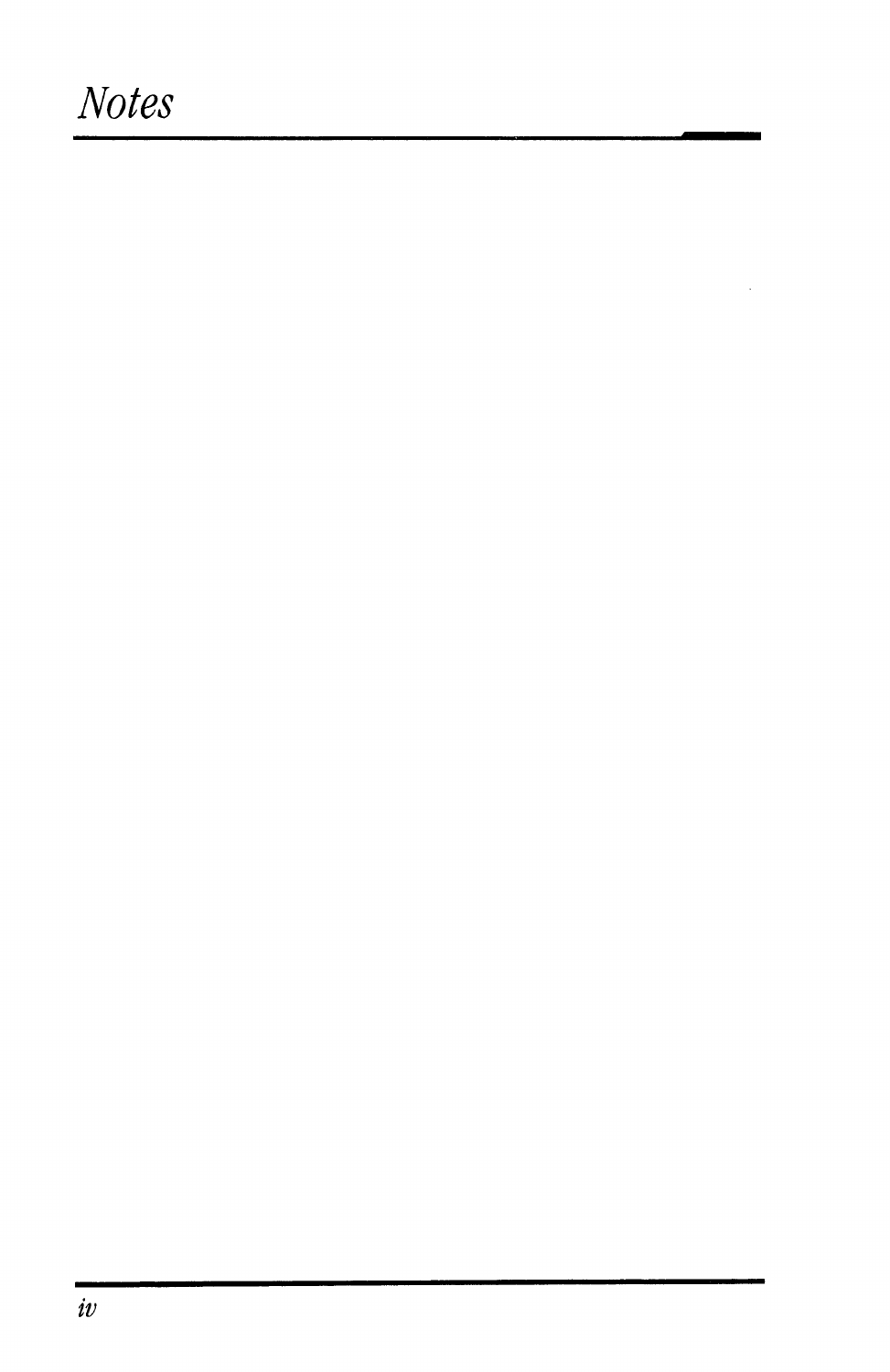## *Table of Contents*

| 3.3 Using the Software to Configure |  |
|-------------------------------------|--|
|                                     |  |
|                                     |  |
|                                     |  |
|                                     |  |
|                                     |  |
|                                     |  |
|                                     |  |
|                                     |  |
|                                     |  |
|                                     |  |
|                                     |  |
|                                     |  |
|                                     |  |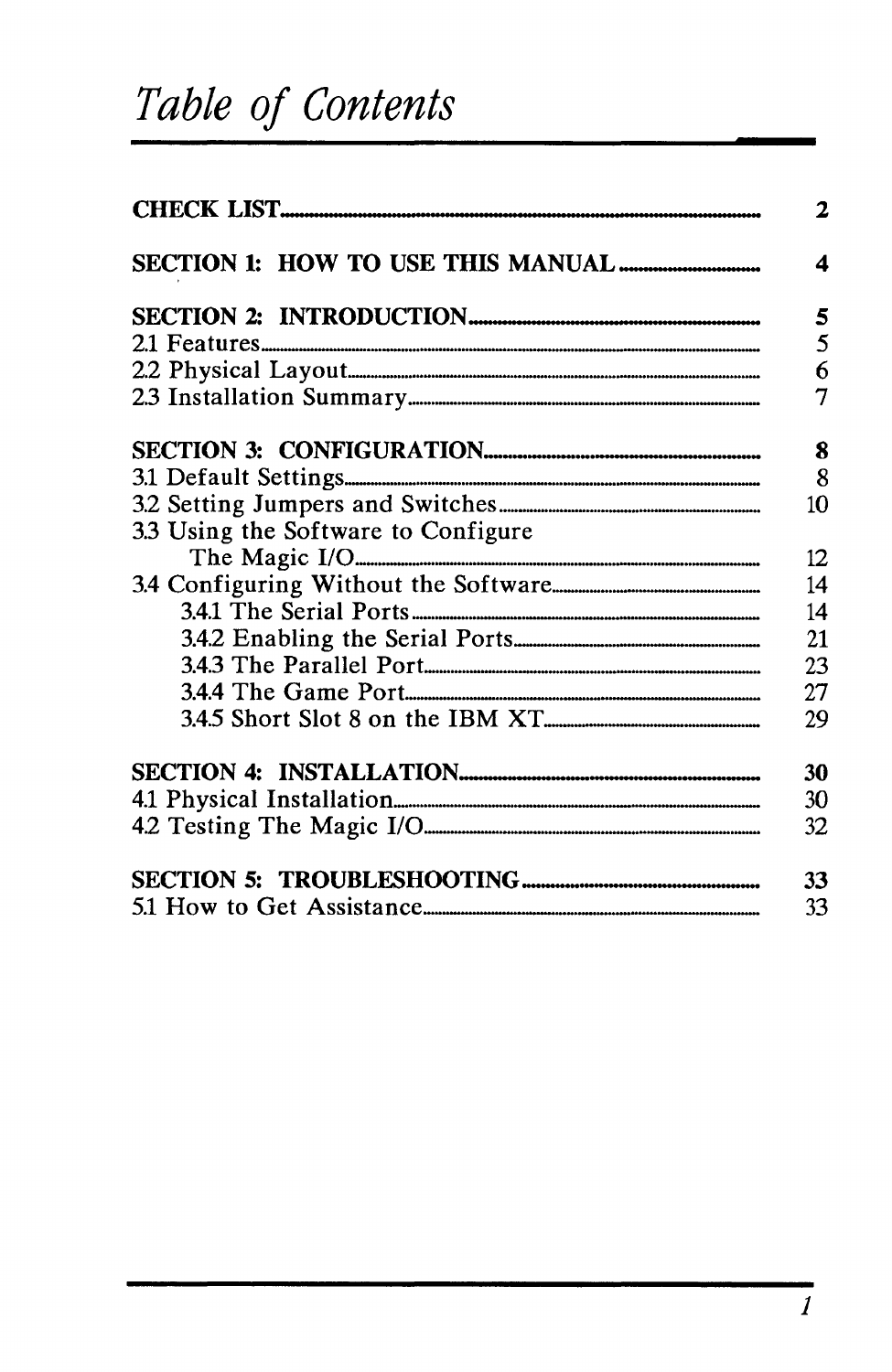Besides this manual, your Magic I/O carton should contain the following:

- Magic I/O Input/Output Adapter
- Everex Systems Utility software diskette
- Owner's Registration and Warranty Card  $\blacksquare$
- 16-pin Game Port cable
- Foam padding and packaging materials

### Optional Items:

- 10-to-25 pin ribbon cable, one for each optional serial port.
- One 16450, 8250A, or 8250 communications chip  $(IC)$  for each optional serial port.

If any of these items are missing or damaged, please consult your place of purchase.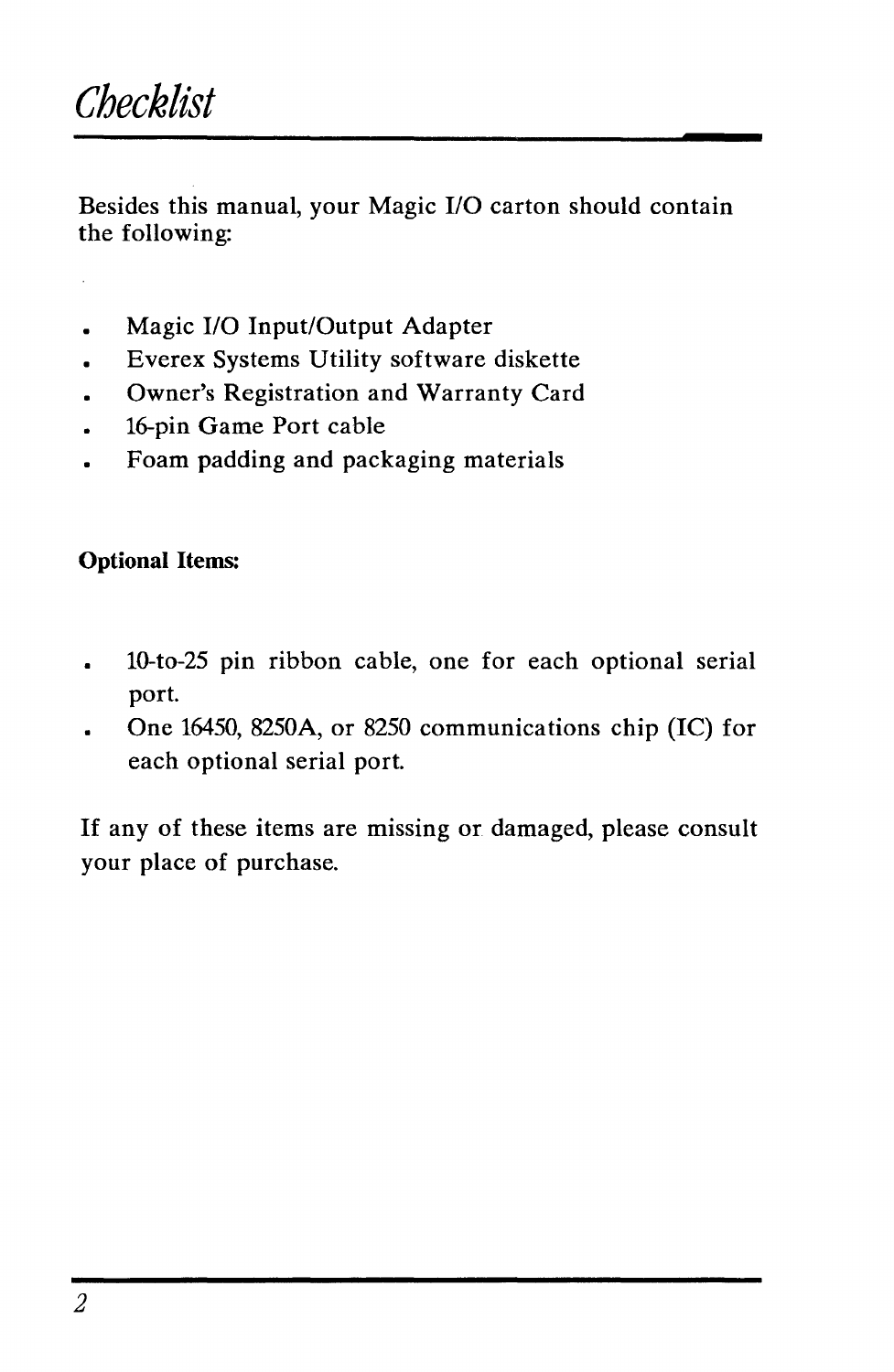NOTE 1: Please save the packaging materials that accompany your board. If you ever ship the Magic I/O to Everex Systems for any reason without adequate packaging, your warranty may be affected.

NOTE 2: Circuit boards are sensitive to static electricity, which can damage their delicate electronics. You can easily pick up static electricity in dry weather or by walking on a carpeted floor. Protect your board by grounding yourself: touch the metal chassis of your computer before you pick up your circuit board, and handle the board by the edges only.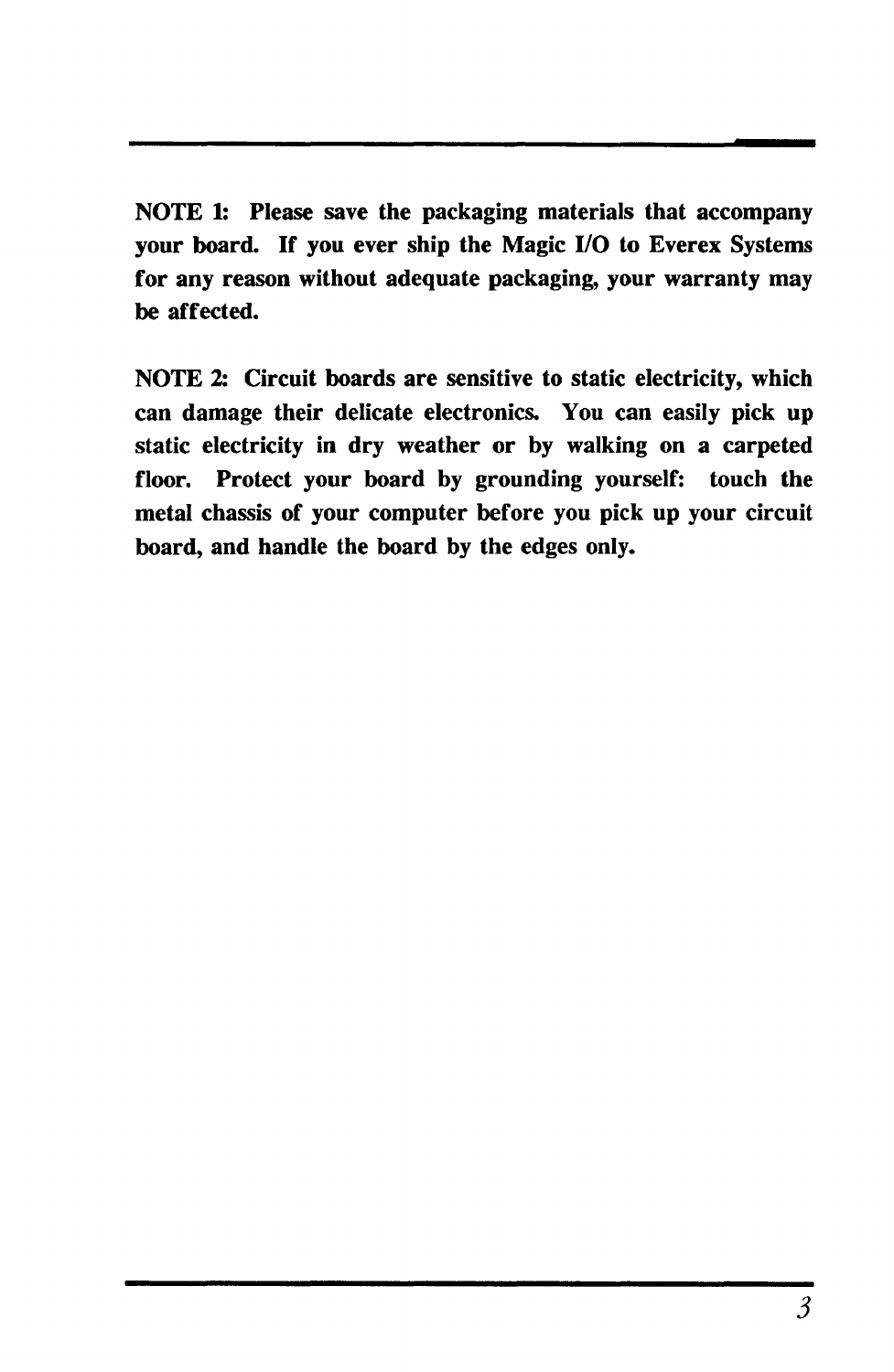- Section 2 presents the features and physical layout of the Magic I/O. If you are a first-time user, read Sections 3 and 4 for comprehensive configuration and installation instructions. If you are already familiar with input/output adapters, you can use the installation summary in Section 2.3 to get the Magic I/O working immediately.
- Section 3 provides the default jumper and dipswitch settings for the Magic I/O and explains how to reconfigure these settings to match your system. The easiest way to set up the Magic I/O is with the Everex utility program called EV170B; however, Section 3 also includes directions for configuring without the software.
- Section 4 guides you through the installation and testing of your Magic I/O.
- Section 5 tells you how to get assistance if you encounter any difficulties installing or operating the Magic I/O.
- Appendix 1 contains a schematic of the Magic  $I/O$ handshaking operation.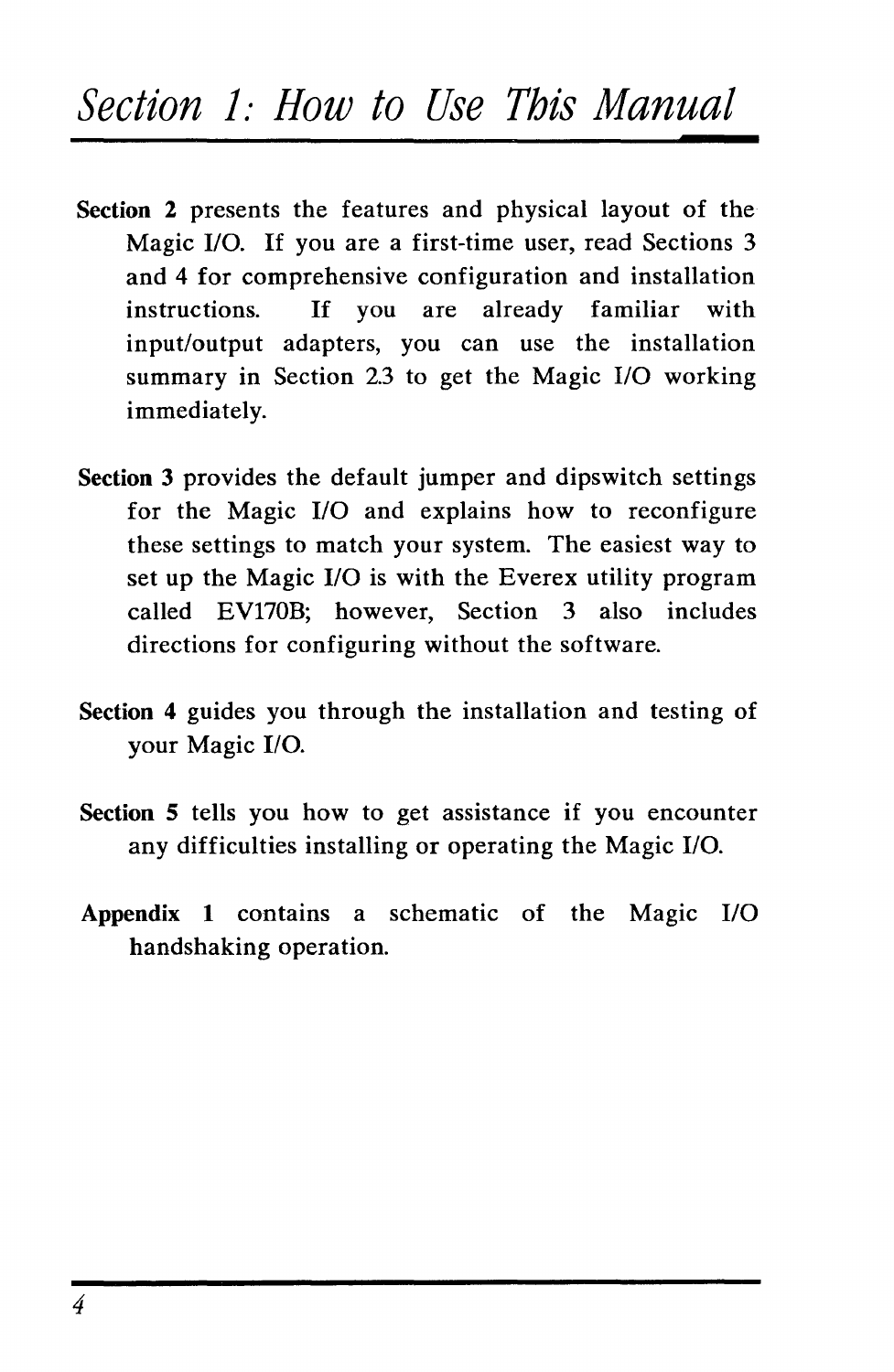## **2.1 Features**

The Everex Magic I/O is one of the most versatile multifunction I/O cards you can buy. With a parallel printer port, three serial ports (one standard and two optional), and a game port, the Magic I/O packs more features and connectors on a true five-inch short card than most full-length multifunction cards provide.

All of the functions of the Magic I/O are fully configurable; you can easily select interrupts, LPT ports, COM ports and other values to customize the Magic I/O to any IBMcompatible system. This flexibility is your guarantee that the Magic I/O will work in more systems, with more combinations of hardware and software, than any other I/O card on the market.

To complement its many features, the Magic I/O comes with a menu-driven diagnostics/set-up utility program, EV170B.EXE, which will guide you through the configuration of your board and will test the board once it is installed.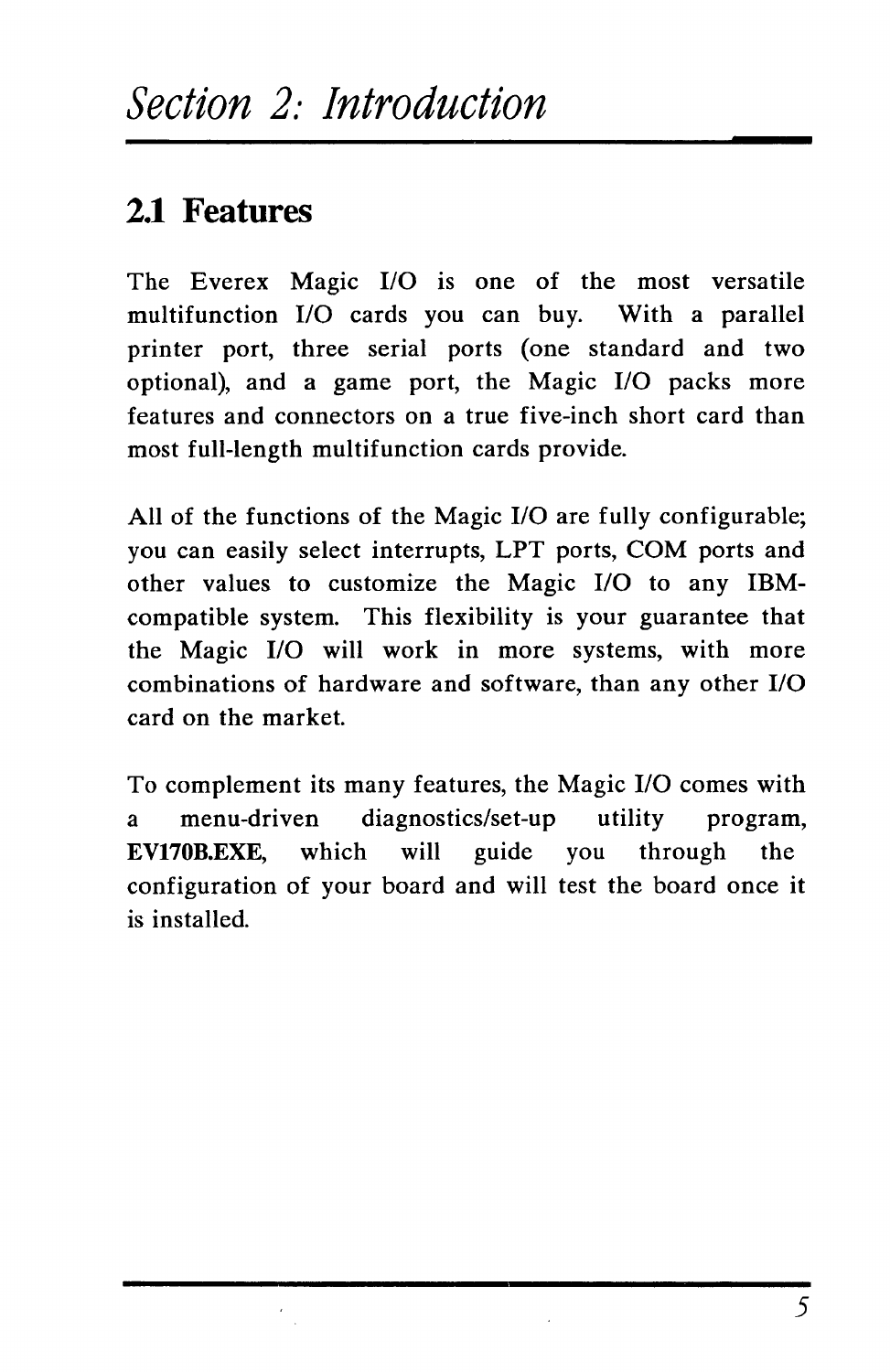## **2.2 Physical Layout**

Figure 1 presents the Magic I/O, with all the jumpers and **dipswitches you need to know.** 



Figure 1. The Magic I/O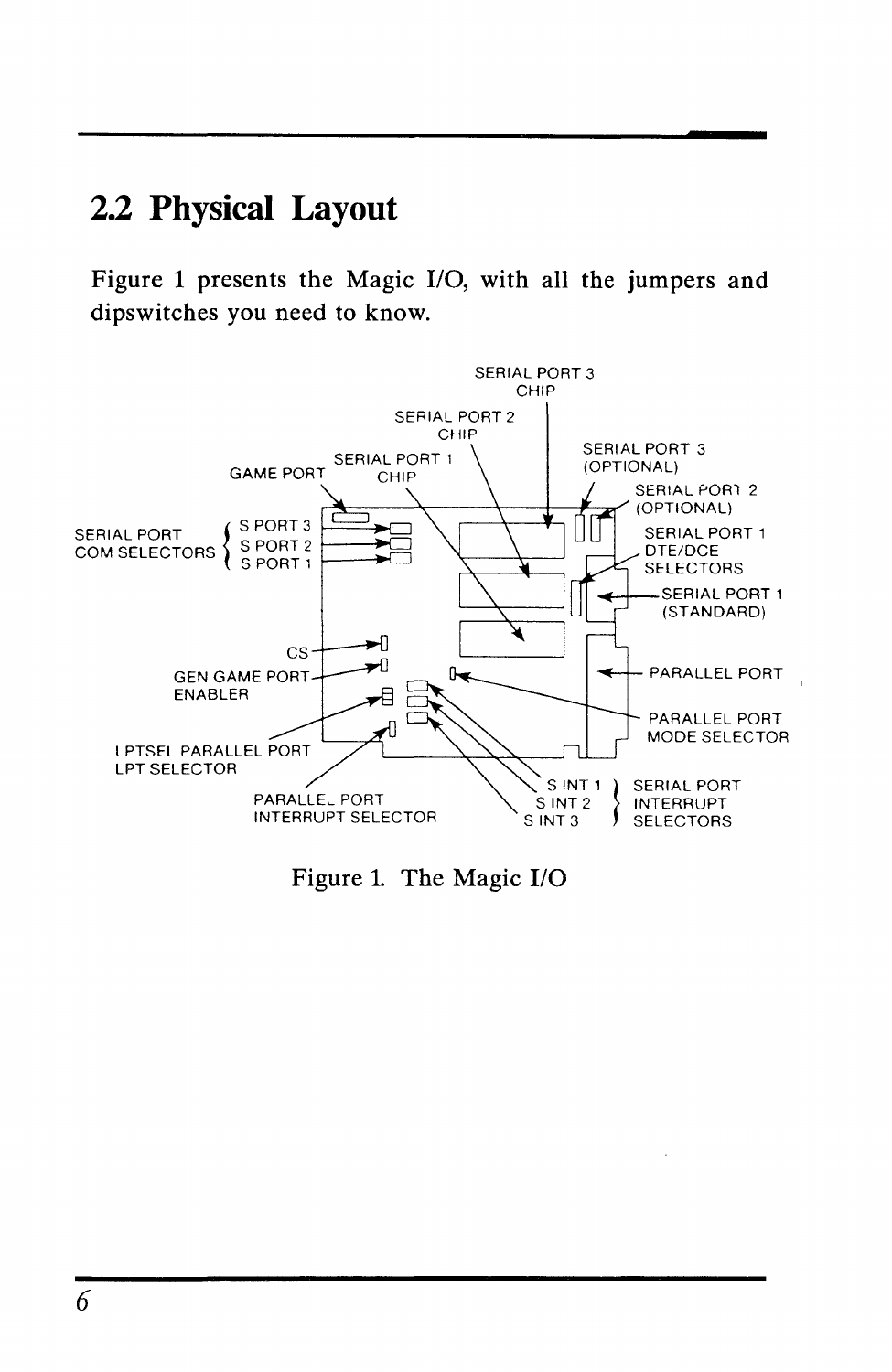### **2.3 Installation Summary**

The following outline presents the steps needed to configure and install the Magic I/O.

1. Check the Magic 1/0 default configuration (Section 3.1). Do you want to change the default settings?\*

If YES, reconfigure as needed, using the EV170B software or Section 3.4.

- 2. Install the Magic 1/0 (Section 4.1).
- 3. Boot up with DOS, run the Setup program, and test the Magic I/O (Section 4.2).
- 4. Replace the system's cover, and the Magic I/O is ready to go.

\* If you want to change the default configuration, you must do so before you install the Magic 1/0.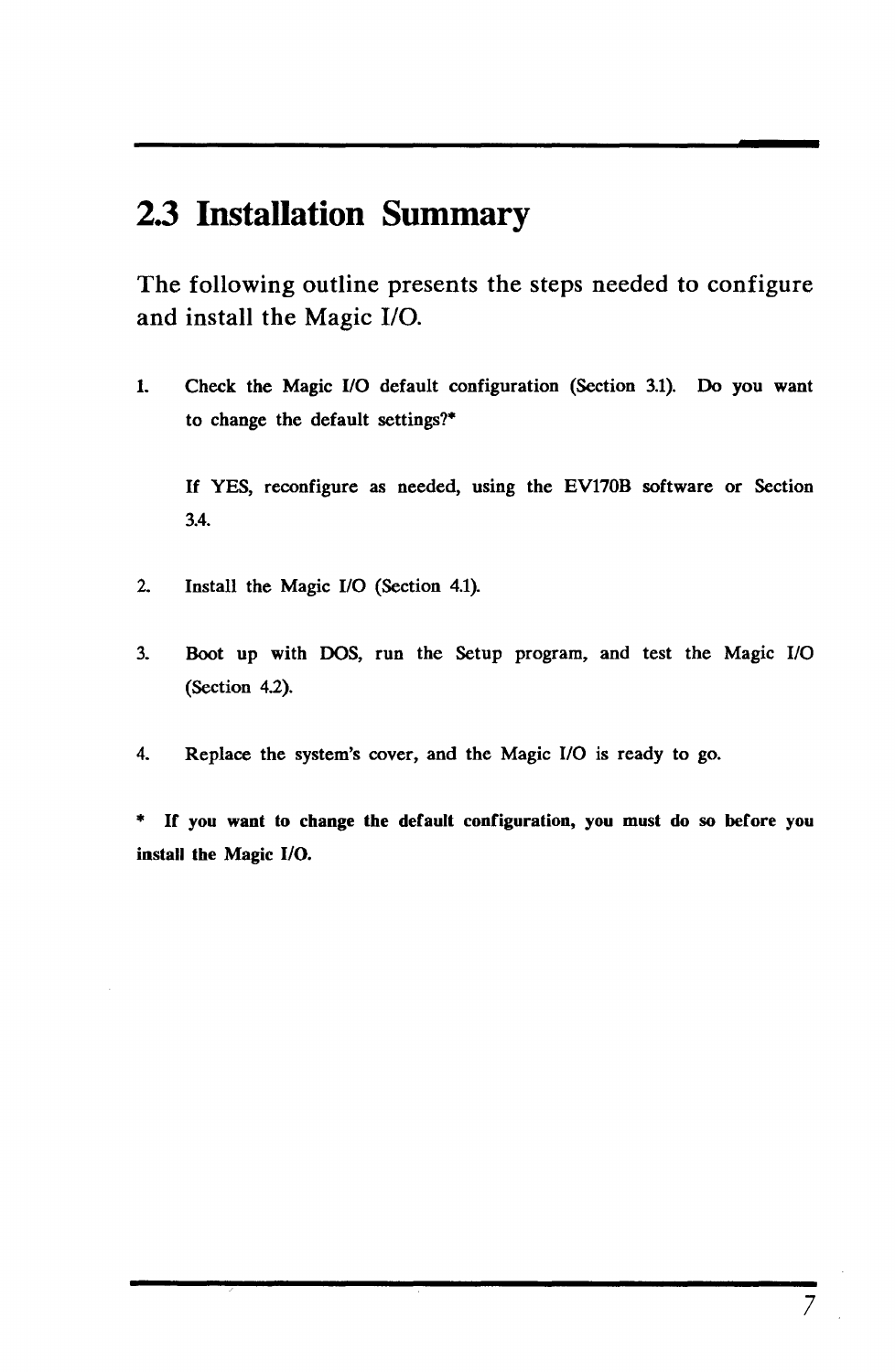## **3.1 Default Settings**

Before you install the Magic I/O, you need to configure it to suit your particular system. Table 1 lists the Magic I/O's default settings and their locations.

If you want to change any of these settings, the main menu of the Everex utility program called EV170B.EXE includes an *Installation Setup* option. The EV170B.EXE program is designed to simplify configuration of the Magic  $I/O$ ; however, you may refer to the tables in Section 3.4 if you prefer to configure without the software.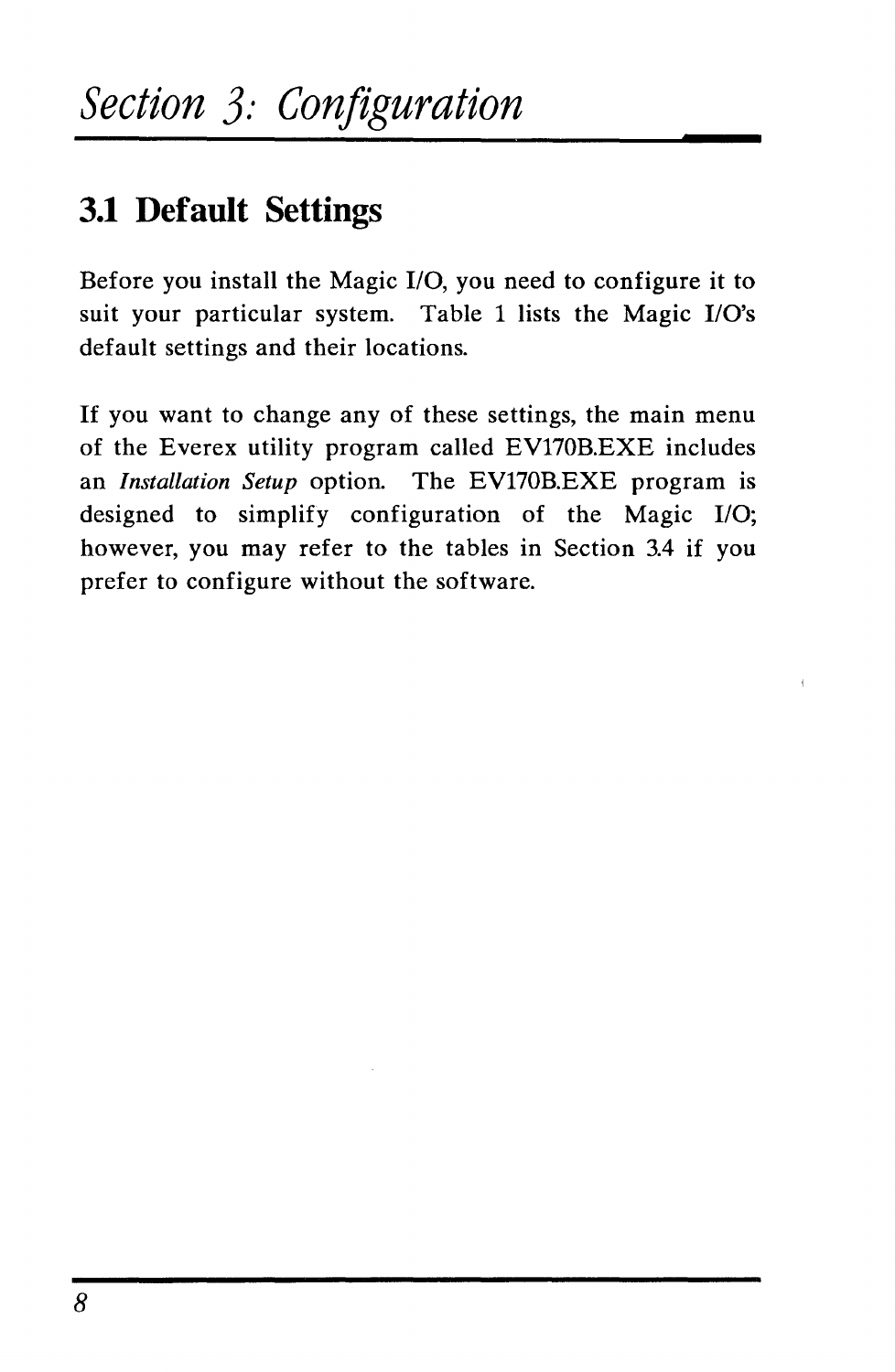### TABLE 1 Magic I/O Default Settings

| Jumper/Switch    | <b>Default Setting and Definition</b>                                                                                                                                                                 |
|------------------|-------------------------------------------------------------------------------------------------------------------------------------------------------------------------------------------------------|
| W4)              | LPT.SEL (W3 & Sets the parallel port's I/O address: default is LPT2 with<br>a port address from 378 to 37F.                                                                                           |
| $S.PORTs$ 1 - 3  | Select the COM ports for the serial ports: default is<br>(W7, W6 & W5) COM 1 for Serial Port 1. Serial ports 2 and 3 are<br>disabled.                                                                 |
| S.CH 1 (W20,21)  | Set Serial Port 1 as DCE or DTE. Only Serial Port 1 can<br>be configured; Serial Ports 2 and 3 are fixed as DTE.<br>Default for Serial Port 1 is DTE (six shunts connecting<br>both columns of pins). |
| PTRINT (W8)      | Sets the default interrupt of the parallel port as IRQ 7.                                                                                                                                             |
| <b>PIO (W19)</b> | Selects either printer or bi-directional general purpose I/O<br>mode for the parallel port: default is printer mode.                                                                                  |
| $SINT$ 1 - 3     | Selects the Serial Channel Interrupt for each serial port:<br>default is IRQ4 for COM 1.                                                                                                              |
|                  |                                                                                                                                                                                                       |

 $\overline{1}$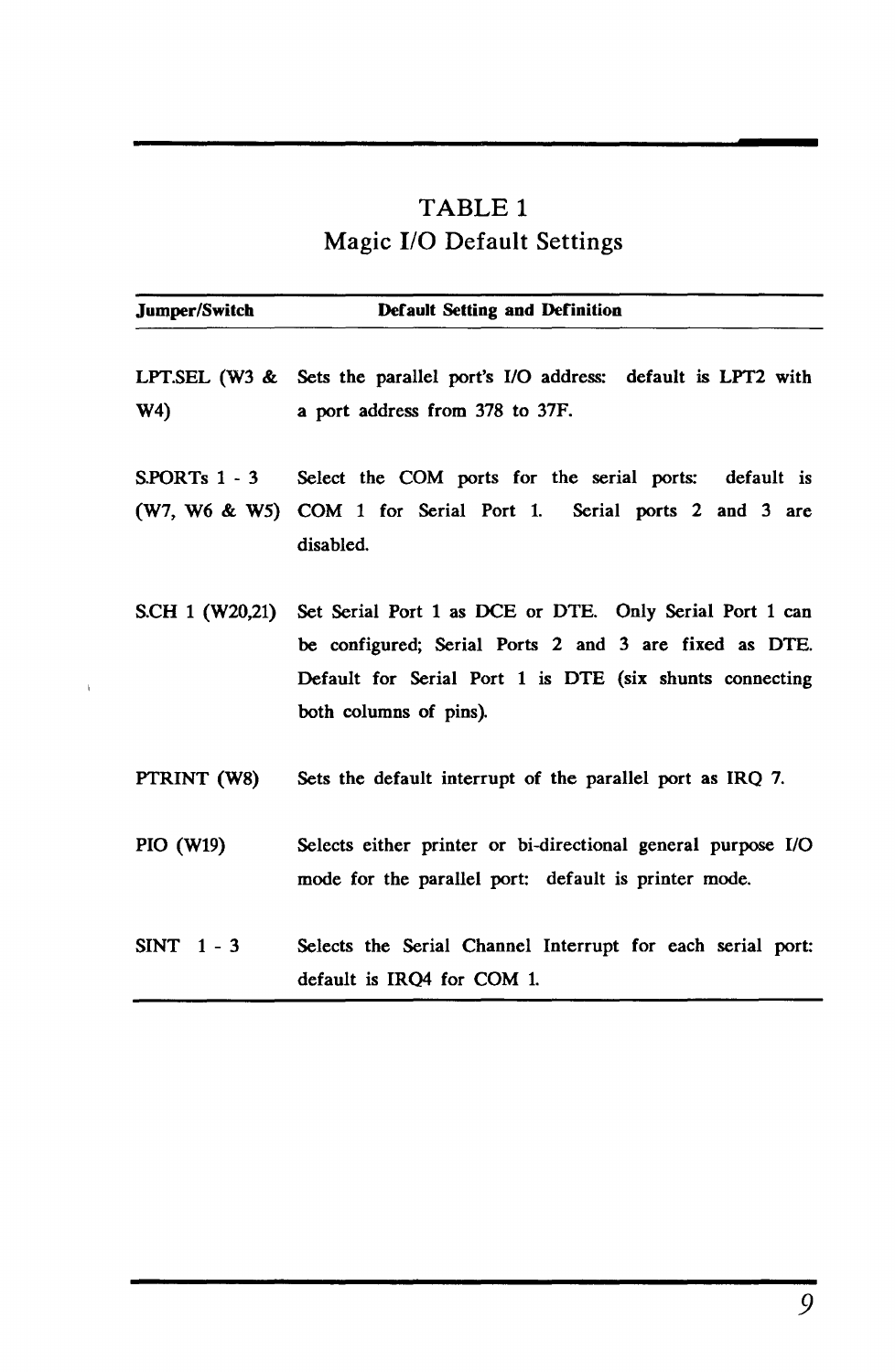## **3.2 Setting Jumpers and Switches**

The Magic I/O uses several different types of switches. Please check your board to be sure that you know how to set your switches ON or OFF. All four of the different types of switches pictured below have positions 1-4 ON, and 5-8 OFF.

 $\mathbf{r}$ 



Figure 2. The Different Types of Switches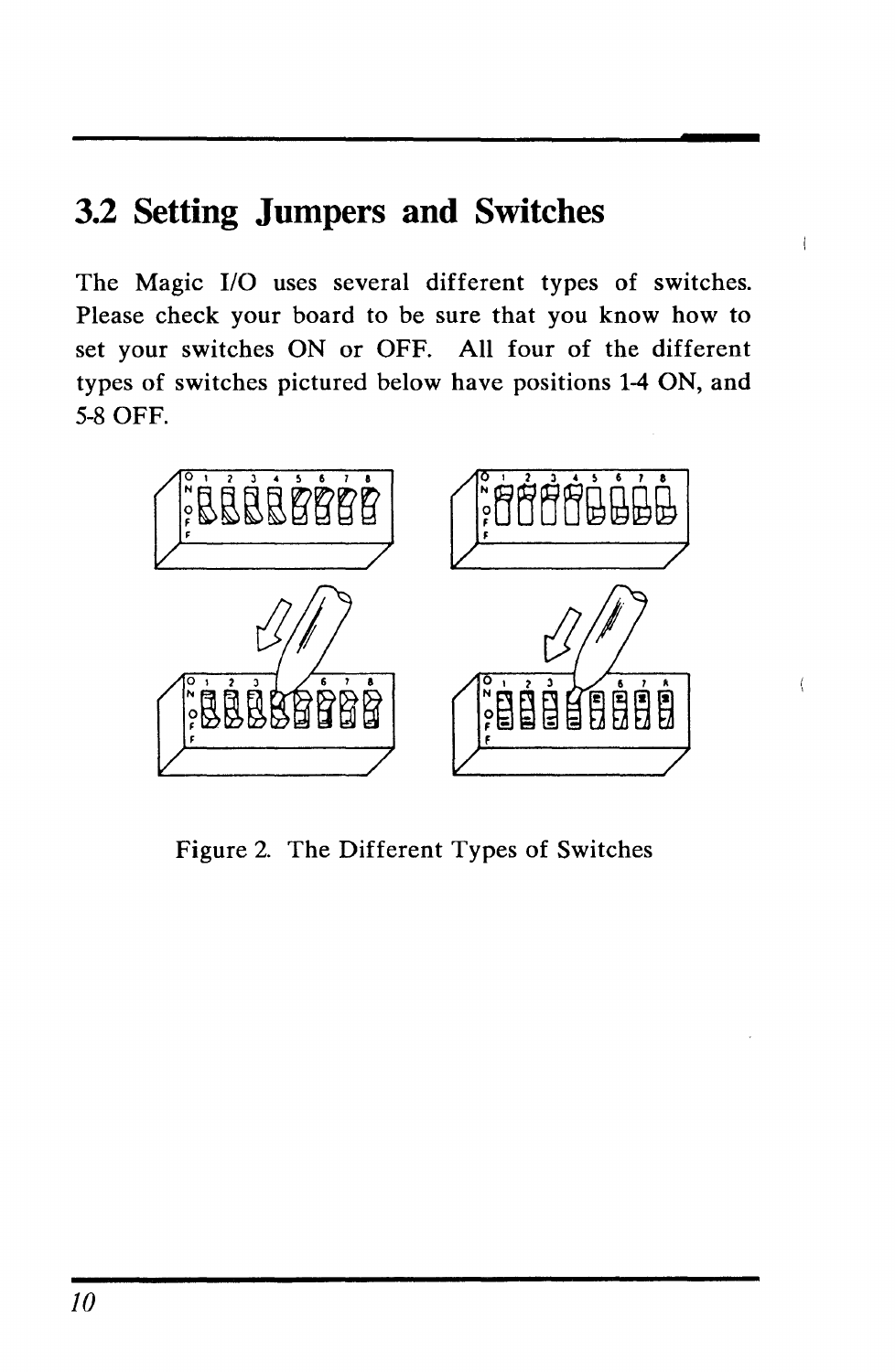You "set" a jumper by positioning a plastic jumper shunt over the pins. To set the jumper "Off," cover only one of the two pins in the jumper group and leaving the other pin exposed. This has the same effect as completely removing the jumper clip, but retains the clip for future use.

To remove or adjust a jumper shunt, bend a paper clip, insert the bent end into the hole in the shunt and pull the jumper up. (See Figure 3.)



Figure 3. Moving Jumper Shunts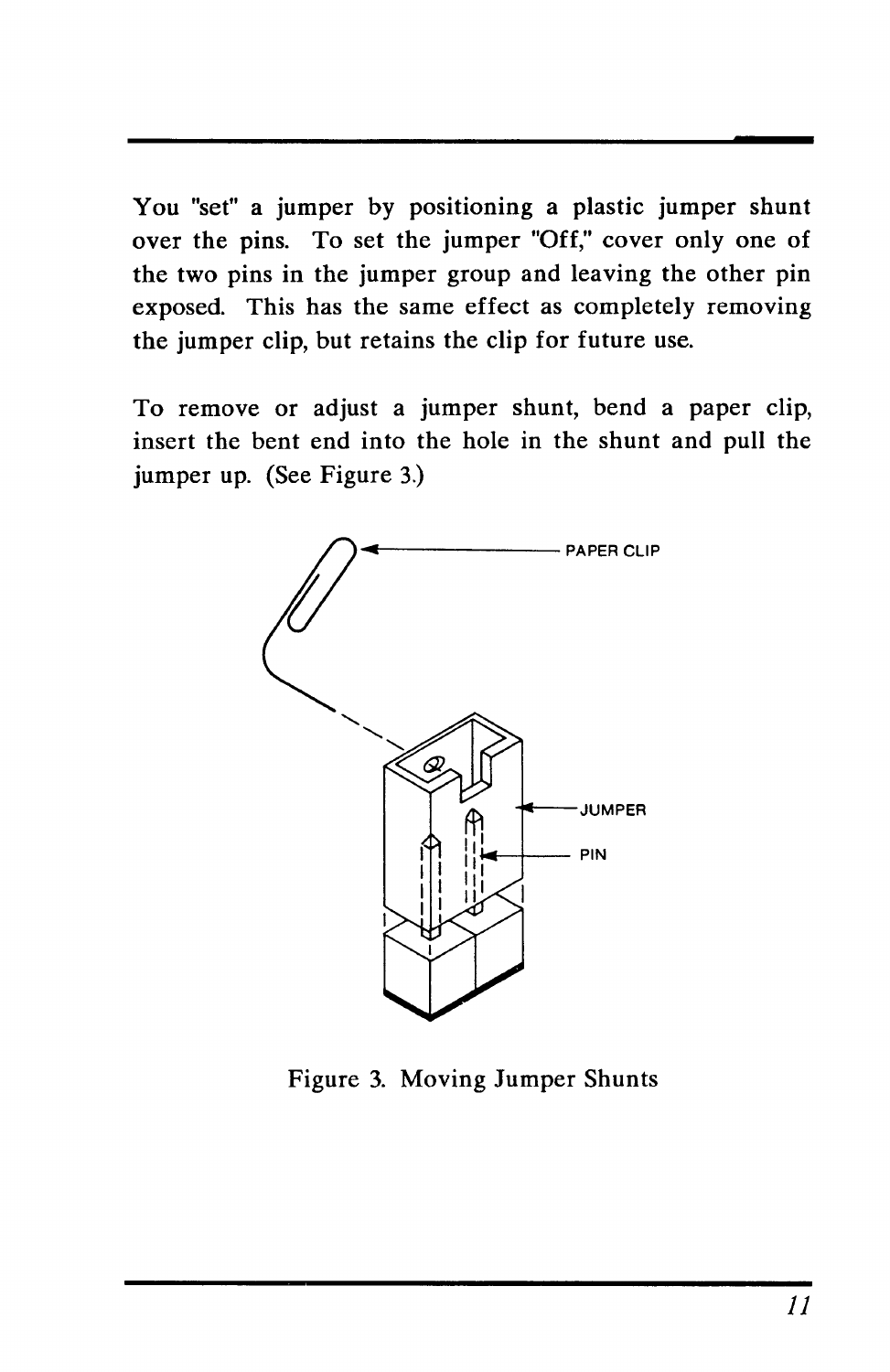### 3.3 Using the Software to Configure the Magic I/O

This section describes how to access and use the *Installation Setup* option to configure your Magic I/O. If you prefer to configure without the software, go on to Section 3.4.

- 1. Boot up your computer with DOS, and insert the Magic I/O Utility diskette into Drive A.
- 2. At the  $A >$  prompt type:

EV170B [ENTER]

NOTE: To choose an option, use the arrow keys to move the highlight to the option you desire, then hit the [ENTER] key to activate your choice.

The utility main menu will appear on the screen. Since you are preparing to install your Magic I/O, choose the *Installation Setup* option.

3. To simplify configuration, have the board in front of you as you go through the *Installation Setup* program.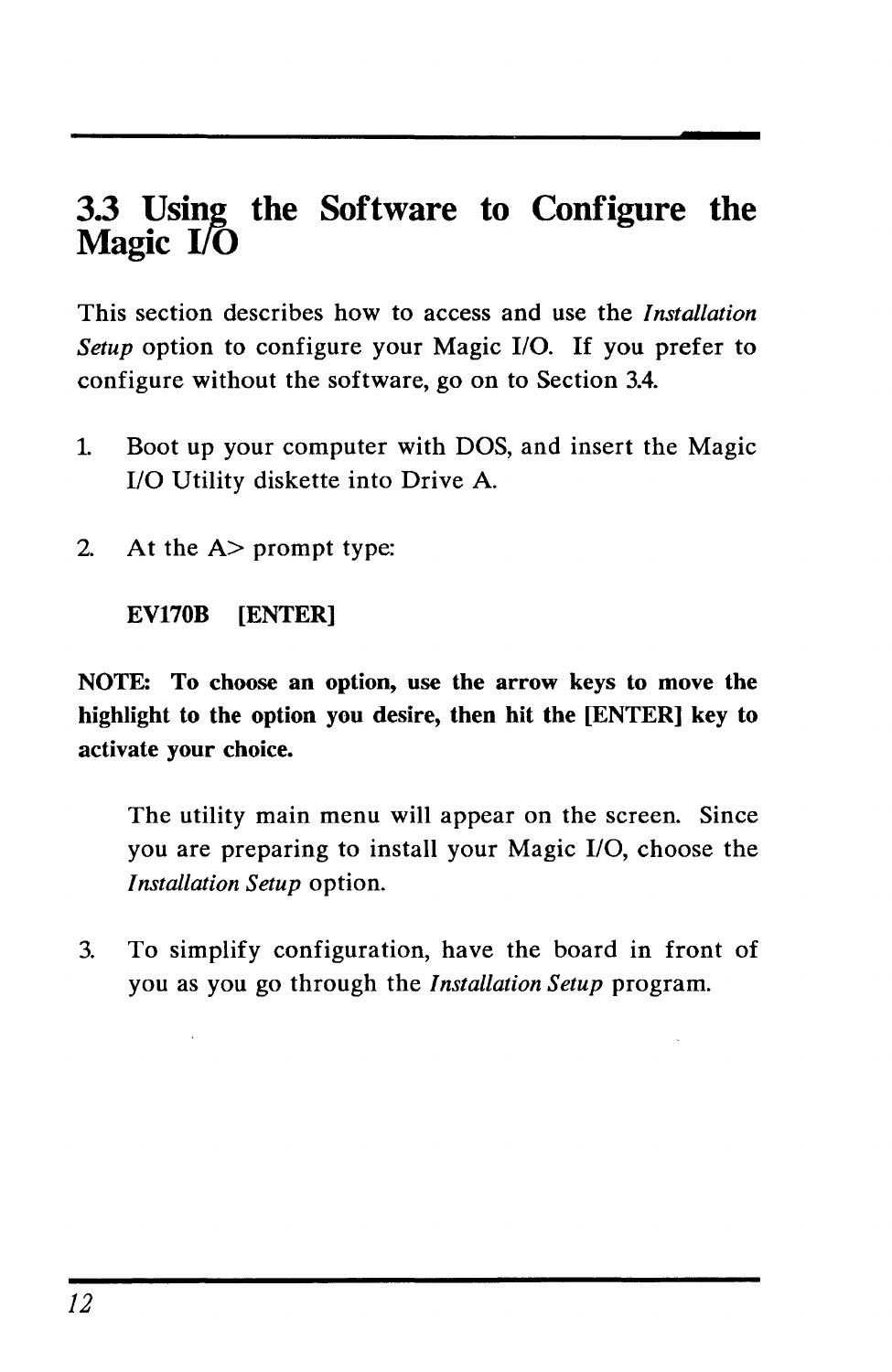- 4. The software will prompt you to choose which adjustments you want to make. Make your selections on the screen.
- 5. The screen will display a picture of the Magic I/O and will show you what jumpers and switches you need to set. Physically set the switches/jumpers on your board to correspond with those "set" on the screen.
- 6. Congratulations! You have completed the configuration of your board, and can go on to Section 4 to install and test the Magic I/O.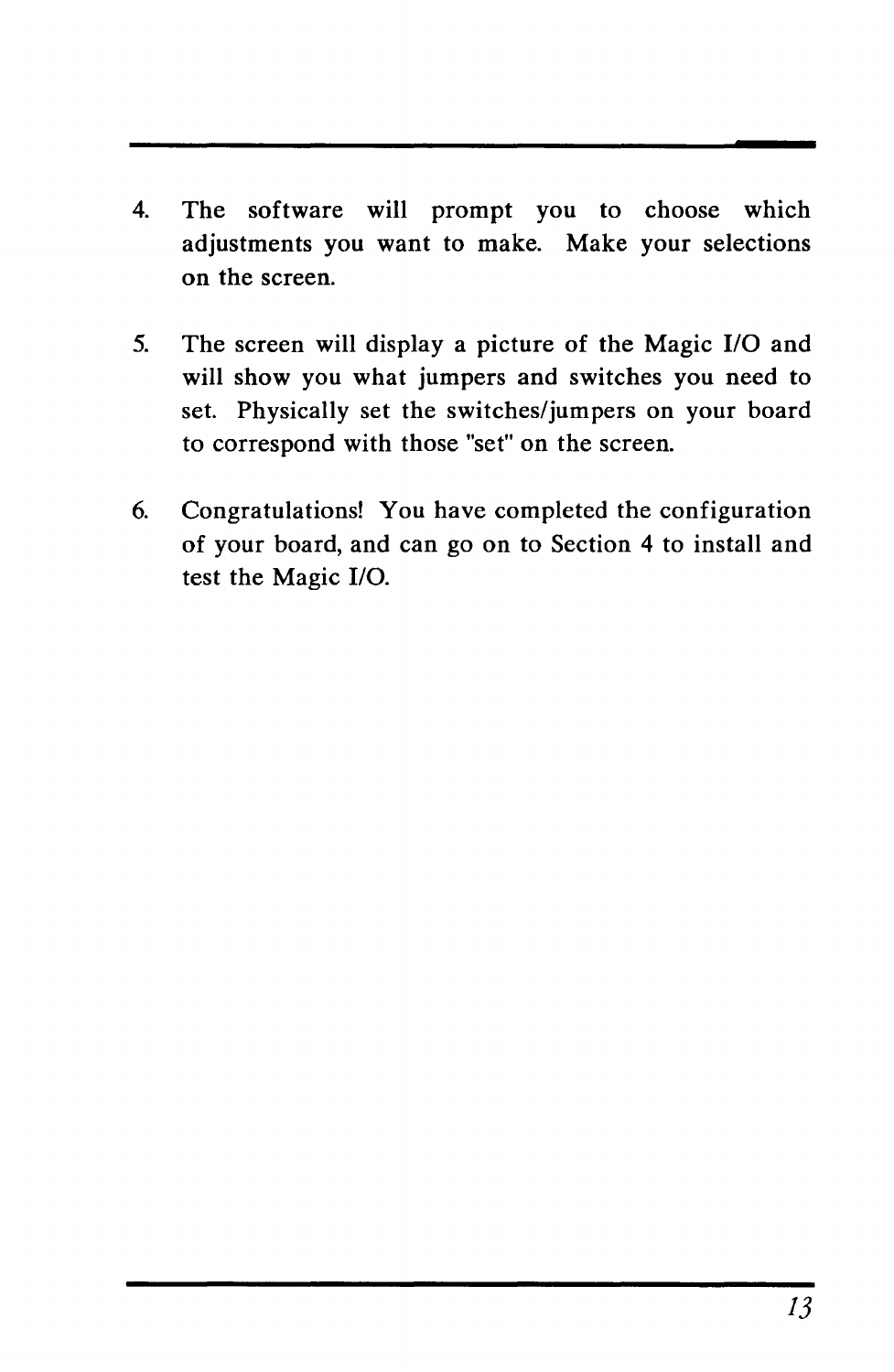## 3.4 Configuring Without the Software

Although you are encouraged to use the *Installation Setup*  software to configure the Magic 1/0, you can also change the jumper and switch settings with the information in this section.

### 3.4.1 The Serial Ports and Serial Port Interupts

### Serial Ports .

Each serial port in your system must be assigned to a different COM port, which allows the CPU to send and receive data through the serial port. Each COM port has a corresponding port address, so by selecting the COM port, you are also setting the port address. Check to see what COM ports your software will respond to, and configure your software to run with the same configuration as your Magic I/O.

Jumpers S.port 1 through S.port 3 select the COM ports for Serial Ports 1 through 3 respectively. The factory default setting is COM 1 for Serial Port 1; Serial Port 2 and Serial Port 3 are disabled. For each group of four jumper positions, select the COM port by setting the jumper on the corresponding pins. Use TABLE lA to configure the port(s).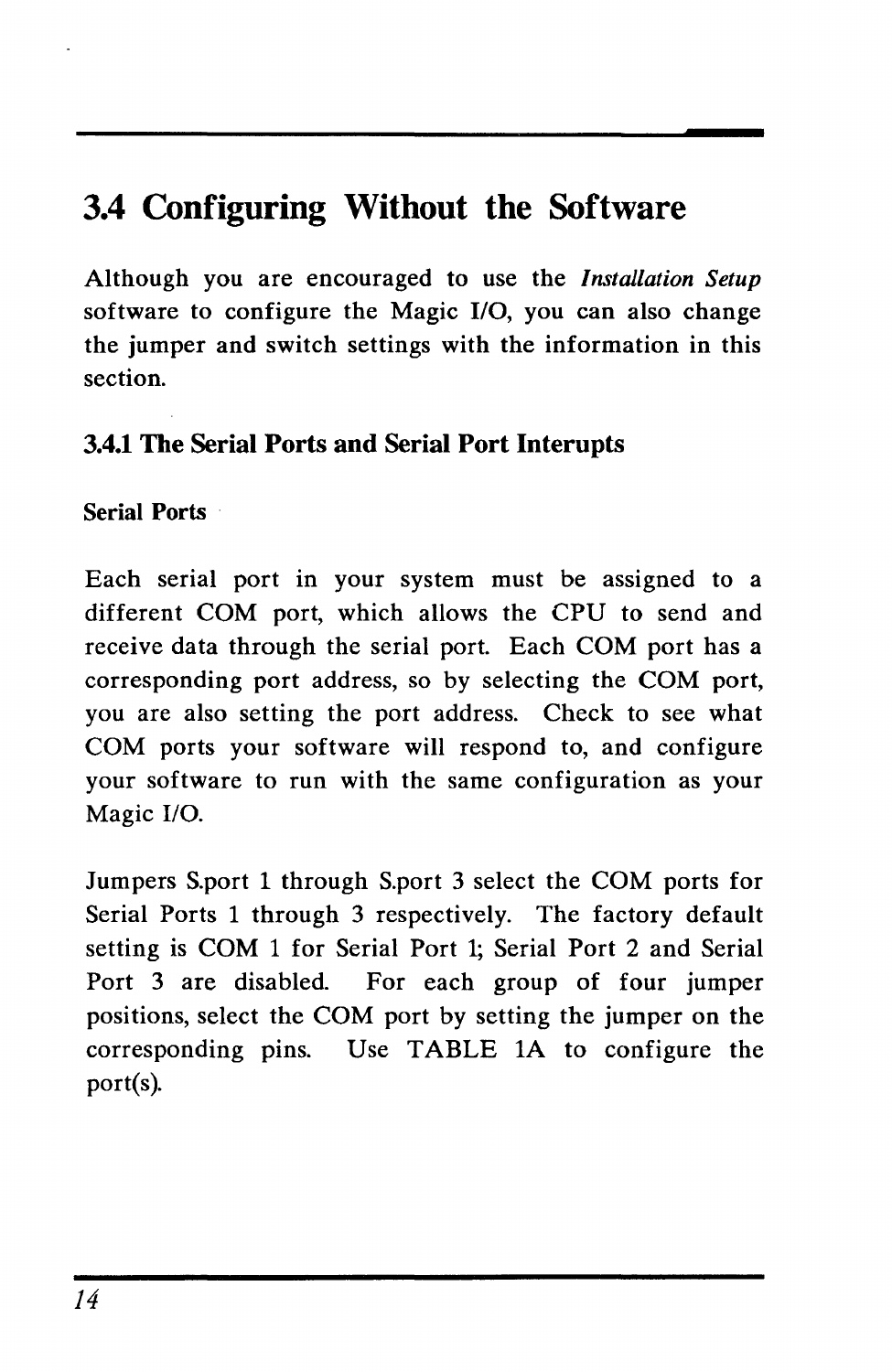### Assigning Serial Port Interrupts

Each peripheral device uses an IRQ (Interrupt ReQuest line) to inform the computer that it is ready for instructions. IBM Personal Computers have eight levels of hardware interrupts:

| Interrupt 0 |     | timer            |
|-------------|-----|------------------|
| Interrupt 1 | $=$ | keyboard         |
| Interrupt 2 | $=$ | reserved         |
| Interrupt 3 | ᆖ   | COM <sub>2</sub> |
| Interrupt 4 | $=$ | COM <sub>1</sub> |
| Interrupt 5 | $=$ | fixed drive      |
| Interrupt 6 | $=$ | floppy drive     |
| Interrupt 7 |     | printer          |

Each serial port in your system also requires an interrupt level. The serial port interrupts are selected by the jumpers at location SINT (Serial Channel Interrupt). Generally, COM Port 1 uses interrupt 4 and COM Port 2 uses interrupt 3. Many software programs support COM Ports 3 and 4 which share the same interrupt levels as COM Ports 1 and 2; COM Port 3 uses interrupt 4 and COM Port 4 uses interrupt 3. Use TABLE lB to configure the serial port interrupts.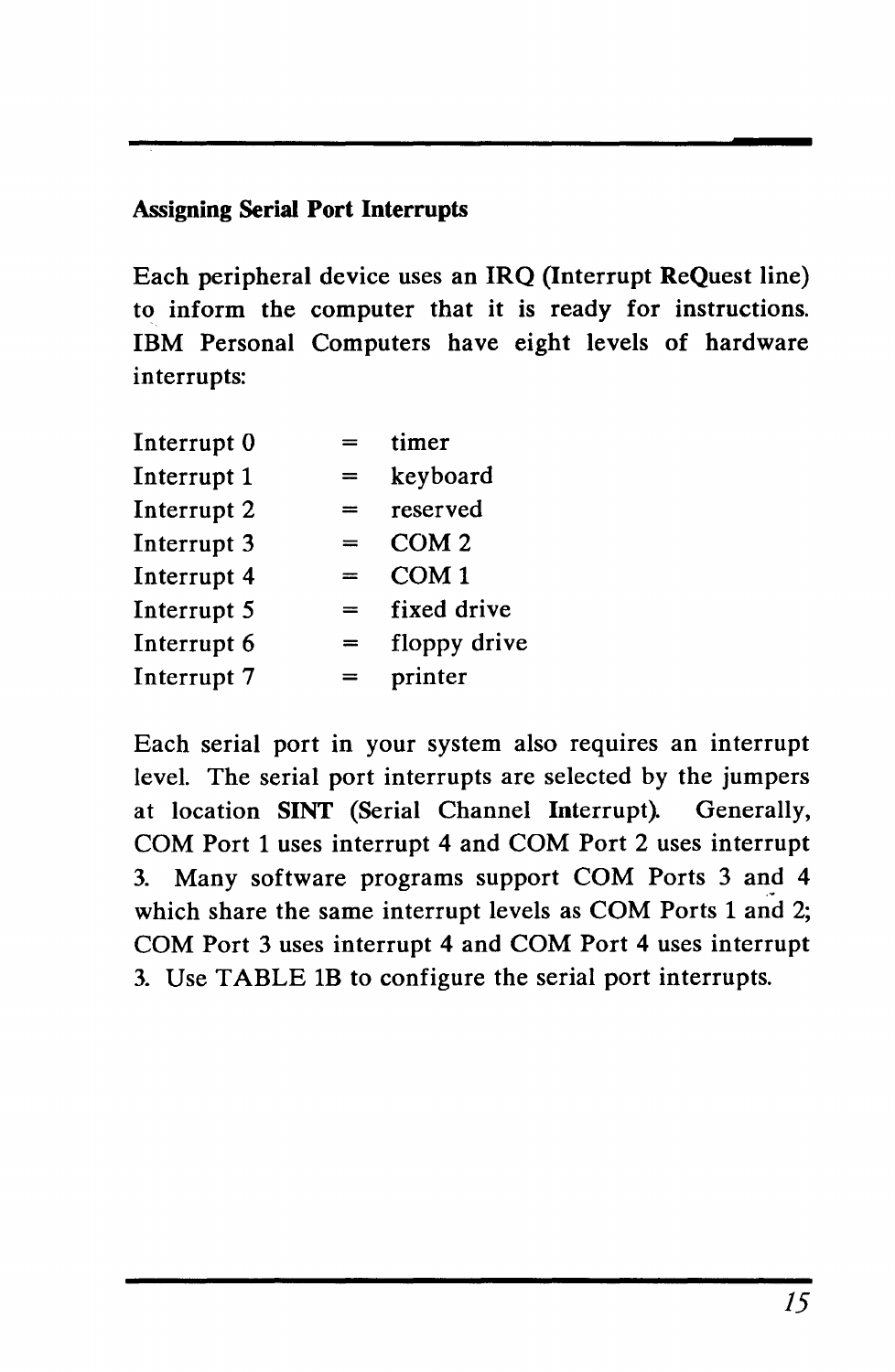### The Serial Ports as DTE or DCE:

A communication device can either be Data Terminal Equipment (DTE) or Data Communication Equipment (DCE). In order for two communication devices to transfer data, an exchange of control signals must occur. The control signals are carried through the interface (or connection) of the DTE connector and the DCE connector.

The arrangement of the control signals is predetermined and will vary depending on whether the device is DTE or DCE. The exchanging of control signals between the DTE device and the DCE device is called *handshaking.* 

For the 9-pin serial port there is a block of *DCE/DTE*  jumpers on the Magic I/O labeled W20 and W21. In the factory default DTE setting, all six shunts are connecting both columns of pins. To set the serial port for DCE, change the connections of the shunts as shown in Figure 4.



Figure 4. DCE vs. DTE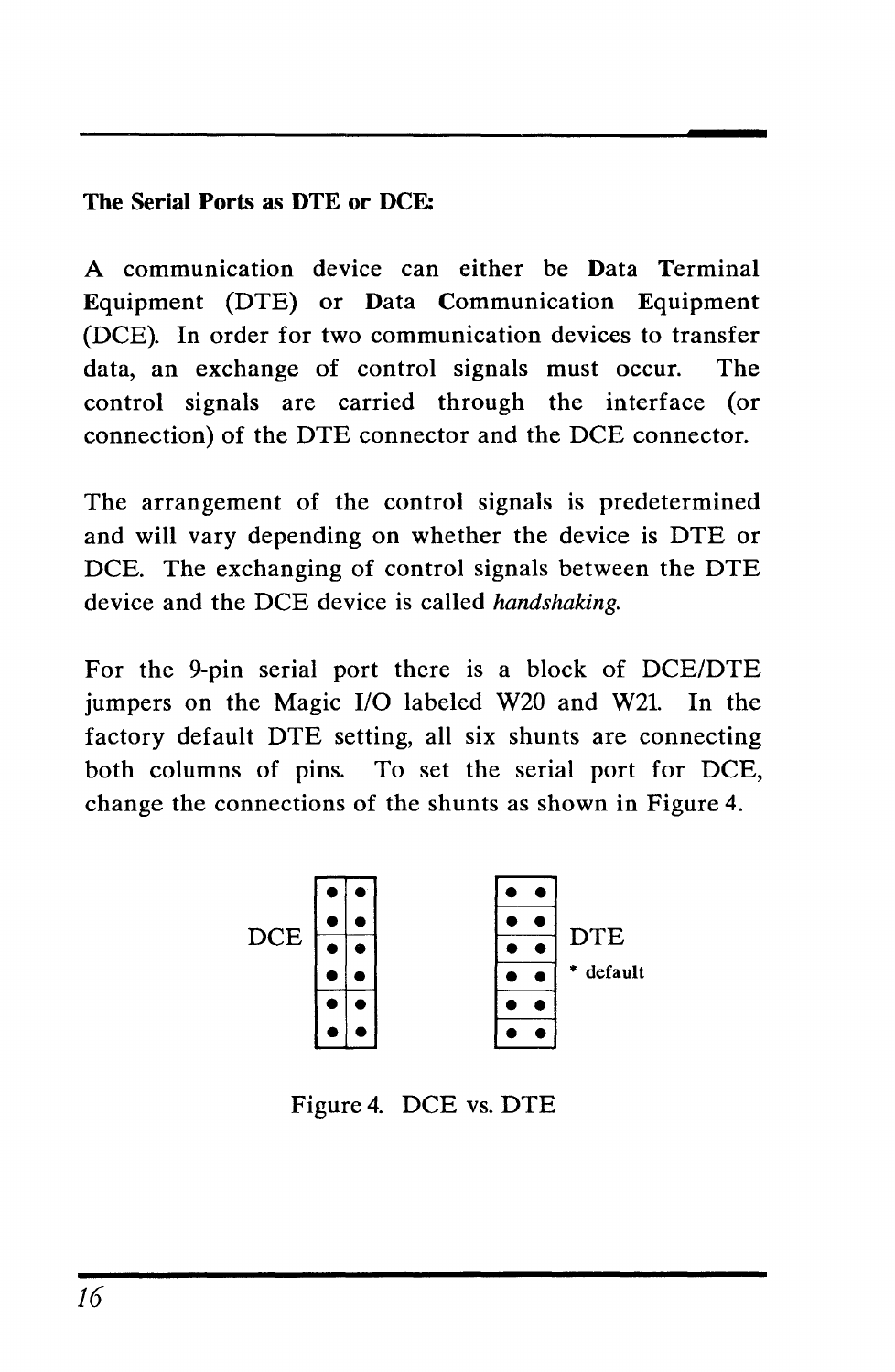Note: Only Port 1 can be configured. The two optional serial ports are fixed as DTE.

Most serial devices are DCE devices which require the Magic I/O serial ports to be set as DTE to enable communication. Since there are exceptions, you should determine if your serial device is DCE or DTE and set the Magic I/O accordingly (refer to the manual of your serial device for this information).

If a serial device attached to the Magic I/O is not working, make sure that all the other jumper and switch settings related to the serial port are set correctly. If you can't determine whether your serial device is DCE or DTE and the serial device isn't functioning properly with the default DTE setting, try changing the setting to DCE.

NOTE: The board comes with no force-trues on lines RI, DCD, DSR, and CTS.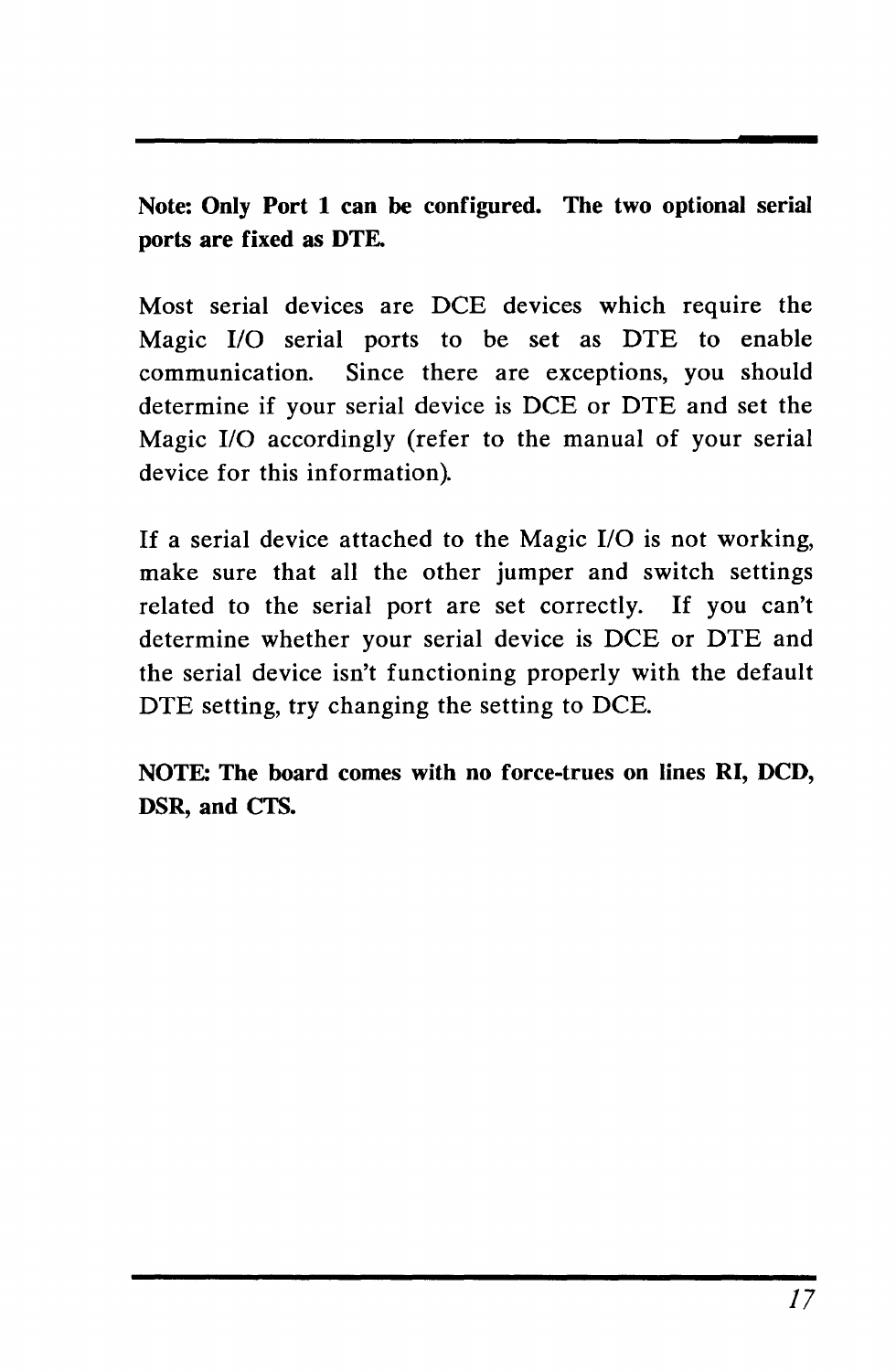### Assigning Serial Ports and Serial Port Interrupts

Table 1A provides the jumper settings for the COM ports you can choose from and lists the corresponding fixed I/O Port Addresses. (These settings apply to S.port jumpers 1, 2, and 3.)

|                 | For the serial rorts<br>(S.port 1, 2, and 3) |                     |                          |                      |           |  |  |
|-----------------|----------------------------------------------|---------------------|--------------------------|----------------------|-----------|--|--|
|                 | I/O Port<br>Jumper                           |                     |                          |                      |           |  |  |
| <b>COM</b>      | $-1$                                         | $\mathbf{2}$        | 3                        | 4                    | Address   |  |  |
| 1               | $\blacksquare$                               | ÷                   | $\mathbf{L}$             | ÷                    | 3F8 - 3FF |  |  |
| $\mathbf{2}$    | ÷                                            | g                   | ÷                        | ÷                    | 2F8 - 2FF |  |  |
| 3               | ÷                                            | ÷                   | Π                        | $\ddot{\phantom{a}}$ | 3E8 - 3EF |  |  |
| 4               | ٠<br>$\blacksquare$                          | ÷                   | $\overline{\phantom{a}}$ | 8                    | 2E8 - 2EF |  |  |
| <b>DISABLED</b> |                                              | ٠<br>$\blacksquare$ | $\blacksquare$           | ٠<br>$\blacksquare$  |           |  |  |

TABLE 1A COM Port Jumper Settings  $F = \frac{1}{2}$   $R = \frac{1}{2}$ 

NOTE: Do NOT assign two COM ports to the same serial port.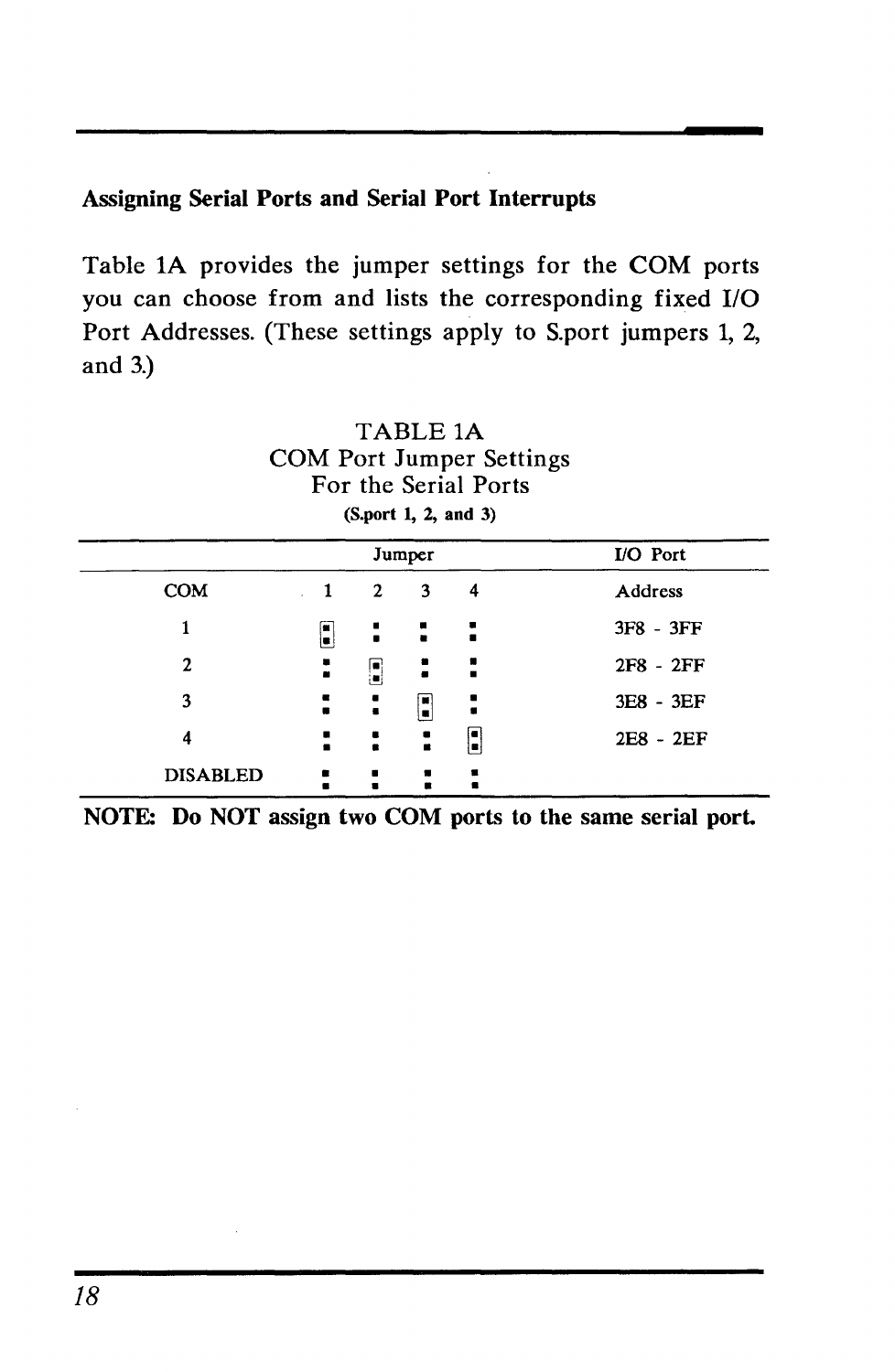TABLE 1B provides the jumper settings for the serial port interrupts. For Serial Port 1, you will use jumper SINT 1; for Serial Port 2, you will use jumper SINT 2; for Serial Port 3, you will use jumper SINT 3.

|                  | The medicing Theory  |                             |                     |                      |  |
|------------------|----------------------|-----------------------------|---------------------|----------------------|--|
| Serial           |                      | <b>SINT</b>                 |                     |                      |  |
| Port             |                      | Jumper                      |                     |                      |  |
| Interrupt        |                      | Settings                    |                     |                      |  |
| IRQ <sub>2</sub> |                      | $\mathbf{r}$ , $\mathbf{r}$ | ÷                   | $\blacksquare$       |  |
| IRQ3             | 3                    | ÷                           | $\mathbf{1}$        |                      |  |
| IRQ4             | ÷                    | E                           |                     | $\mathbf{1}$         |  |
| IRQ5             | $\ddot{\phantom{a}}$ | ÷                           | 0                   | $\ddot{\phantom{a}}$ |  |
| <b>DISABLED</b>  |                      | $\bullet$                   | ◼<br>$\blacksquare$ | ₽<br>٠               |  |

TABLE1B Interrupt Jumper Settings For the Serial Ports

NOTE: IRQ2 becomes IRQ9 if the Magic I/O is installed in an IBM AT or compatible.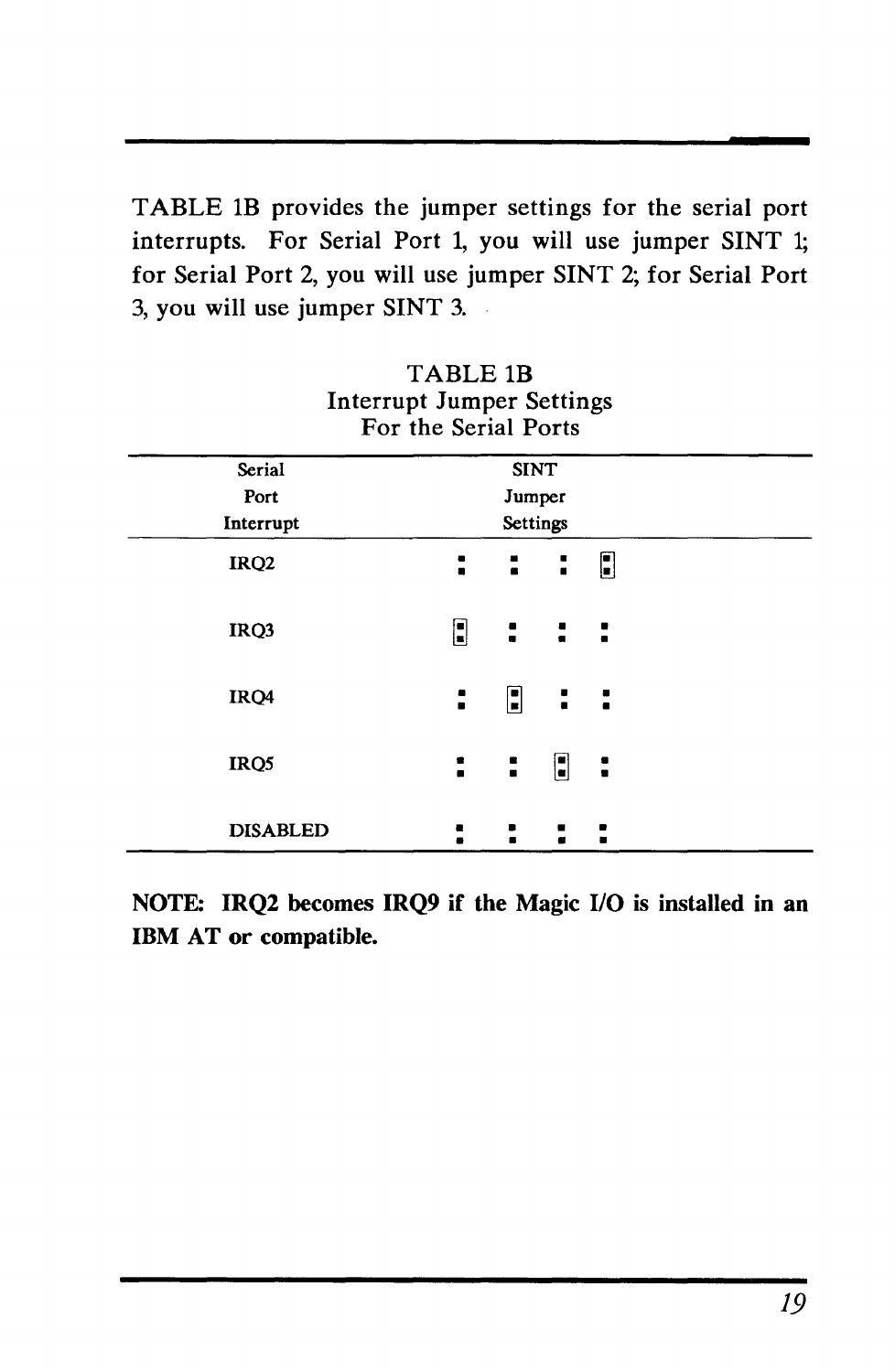TABLE 1C lists the default interrupt and COM port for Serial ports 1 through 3.

|             | TABLE IC<br><b>Serial Port Defaults</b> |
|-------------|-----------------------------------------|
| Serial Port | Default Interrupt                       |
|             | and Serial Port                         |
|             | $IRO4 + COM1$<br>enabled                |
| 2           | IRO + Serial Port Disabled              |
| 3           | IRO + Serial Port Disabled              |

## $T = T$

### **3.4.2 Enabling the Serial Ports**

When you order a Magic I/O with one or more optional serial ports, you should receive a special ribbon cable for each port with a 10-pin female connector at one end and a 25-pin male connector at the other end. The optional serial ports are the 10-pin connectors at J3 (Port 2) and at J2 (Port 3) in the upper right corner of the Magic I/O. Connect the 10-pin end of the cable(s) to J3 (and J2). See Figure 5.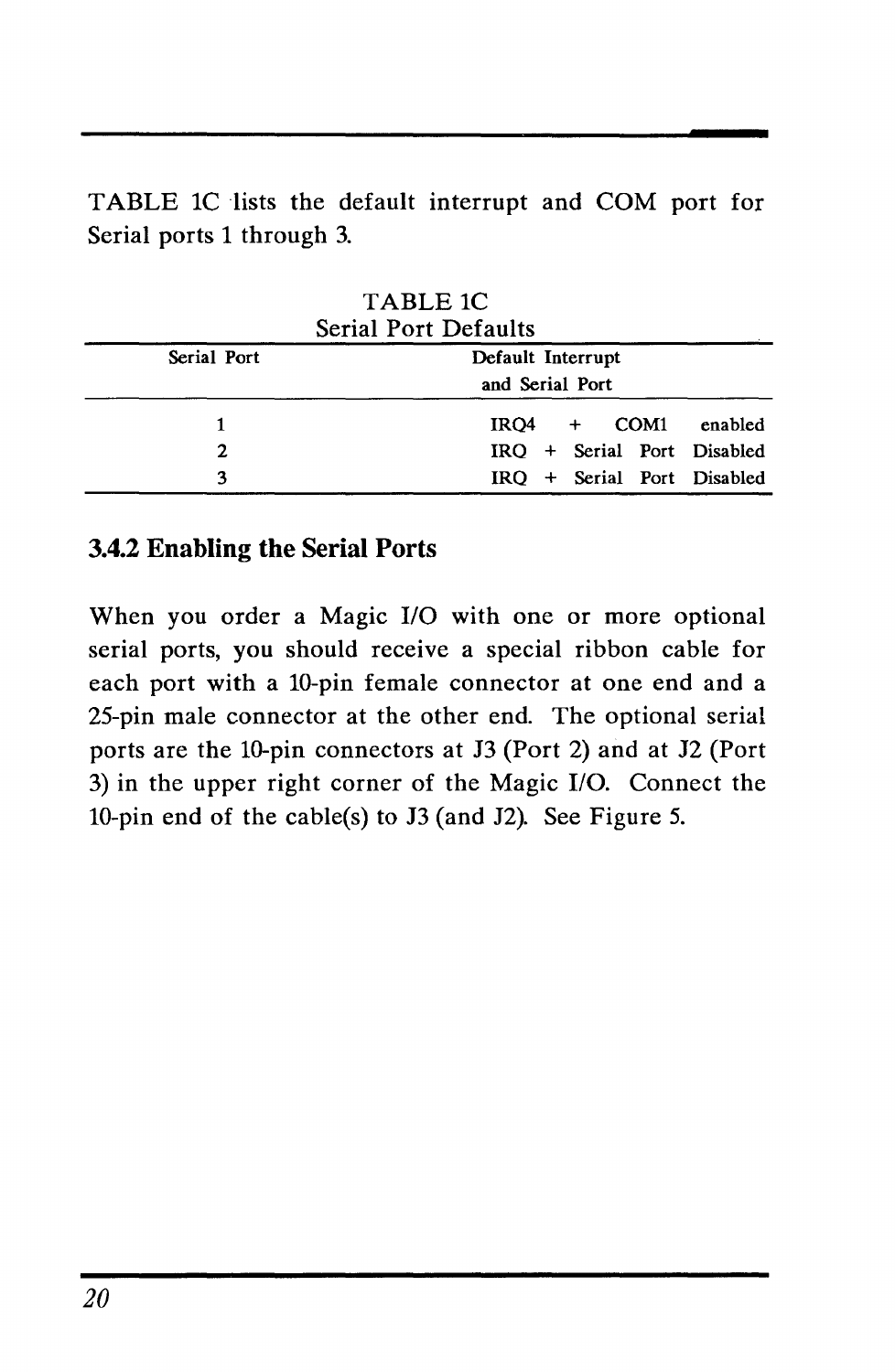

Figure 5. Serial Port Connectors and Chips.

### NOTE: The connectors that correspond to each serial port are permanently assigned and cannot be reversed.

In addition to the special cable, a special IC chip is required to implement each optional serial port. These chips are not present on the Magic I/O with one serial port. The chips (labeled 16450, 8250A, or 8250) should be installed at U14 (for Serial Port 2) and U11 (for Serial Port 3).

NOTE: IC chips are VERY sensitive to static electricity. To avoid damaging the chips, touch the metal chassis of your computer before you handle the chips.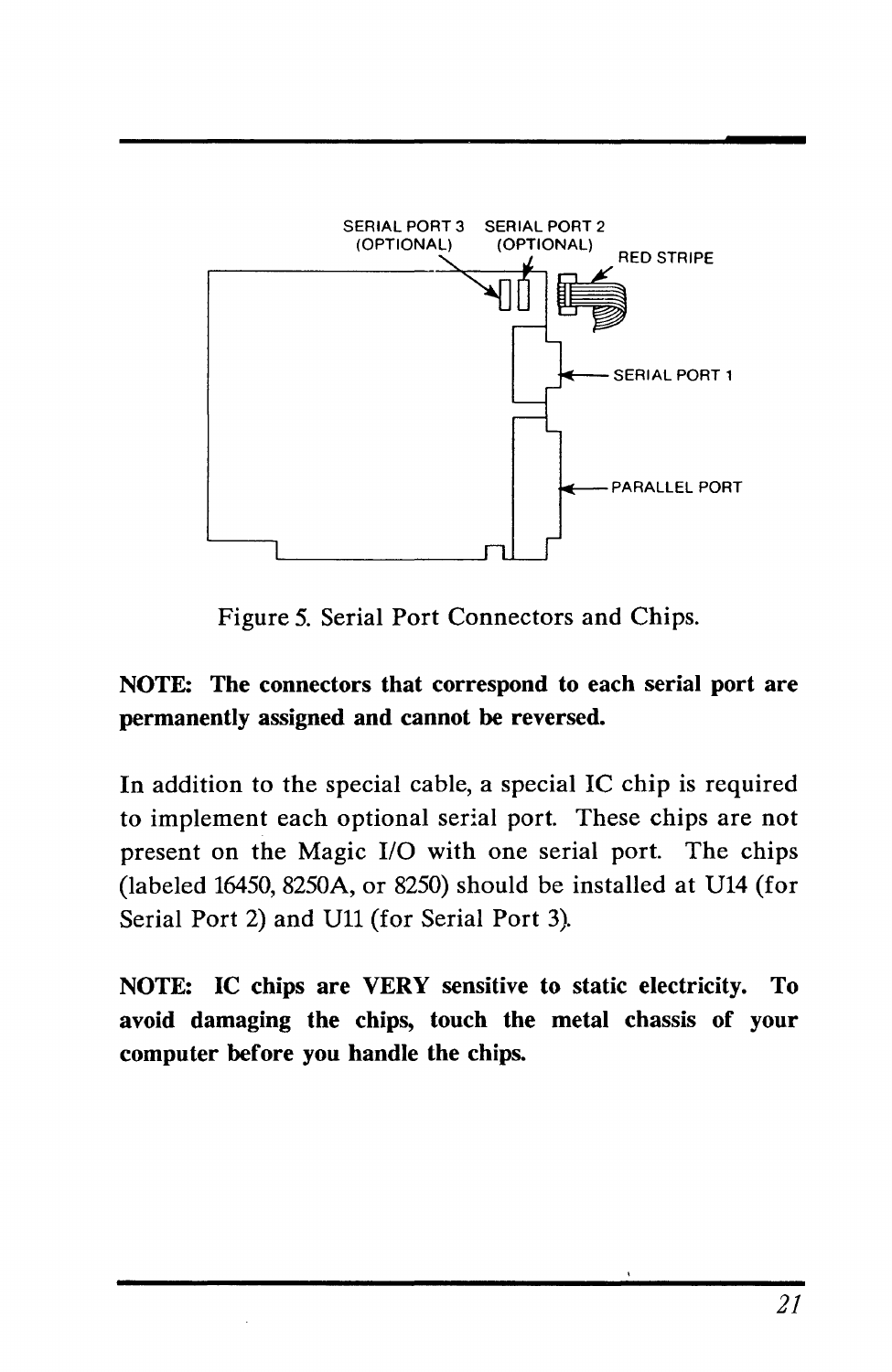The chips have a pin 1 which is marked with a notch or a dot. If you look carefully at the Magic I/O board, each chip socket has the outline of a notched chip in the proper orientation. (See Figure 6.) Be sure to insert the chip following this orientation. To install the chips, insert the tips of the pins into the holes in the socket. Make sure the alignment is exactly right, then press the chips into place.



Figure 6. Installing an IC Chip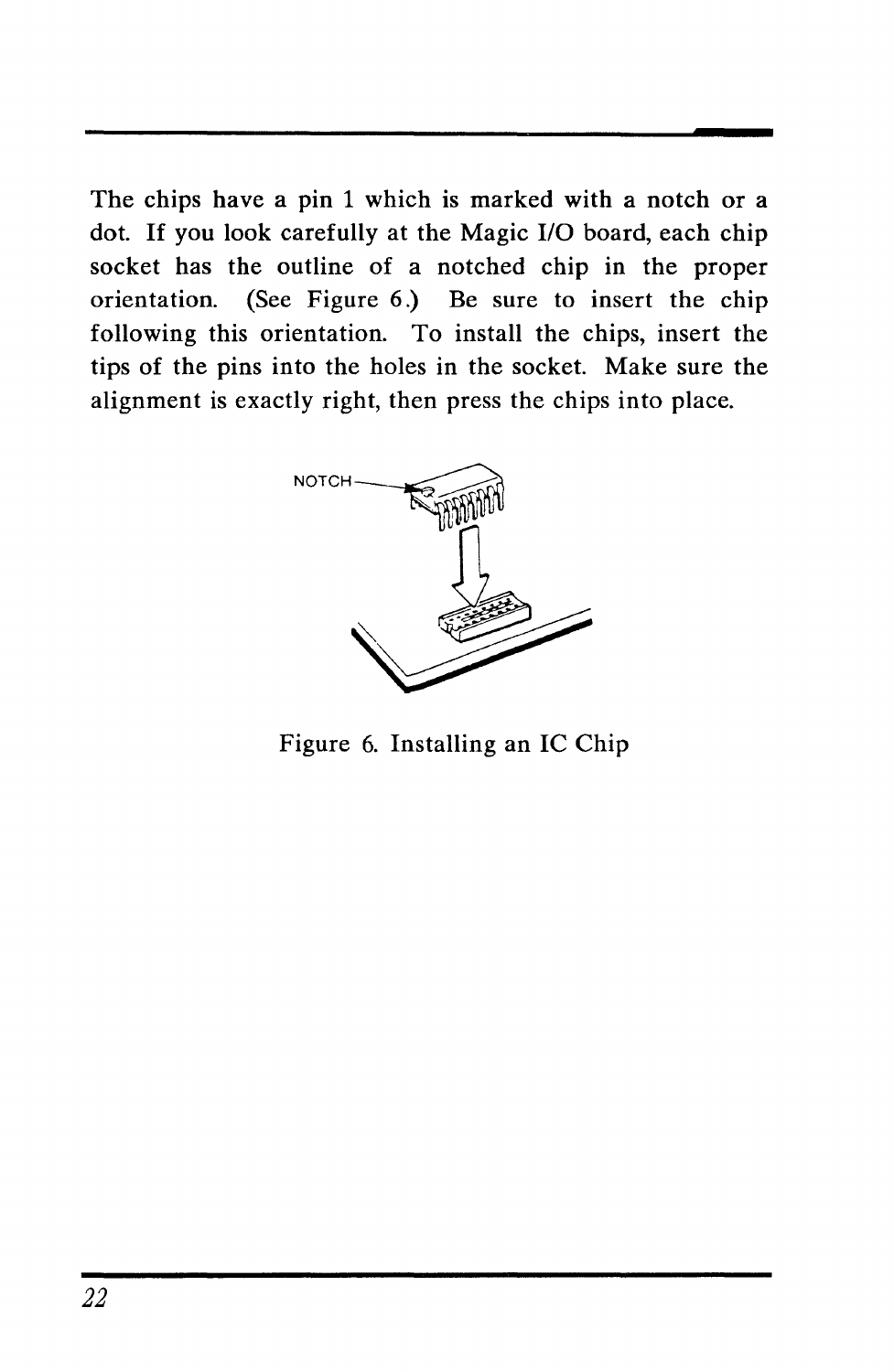### **3.4.3 The Parallel Port**

The Magic I/O's parallel port is configured at the factory as a printer port. PIO is a three-pin connector that selects whether the parallel port will function as a printer port (default configuration) or as a bi-directional general purpose I/O port. PIO is located at W19 on the Magic 1/0.

You don't need to change this setting if you want the parallel port to remain in the printer mode; however, if you want to change the port to a general purpose  $I/O$  port, configure it according to Table 3.

|              |         | General  |  |
|--------------|---------|----------|--|
| <b>PIO</b>   | Printer | Purpose  |  |
| Set as       | Port    | I/O Port |  |
|              |         |          |  |
| $\mathbf{2}$ |         |          |  |
| 3            |         |          |  |

TABLE 3 Setting the Parallel Port (W19)

• Default Setting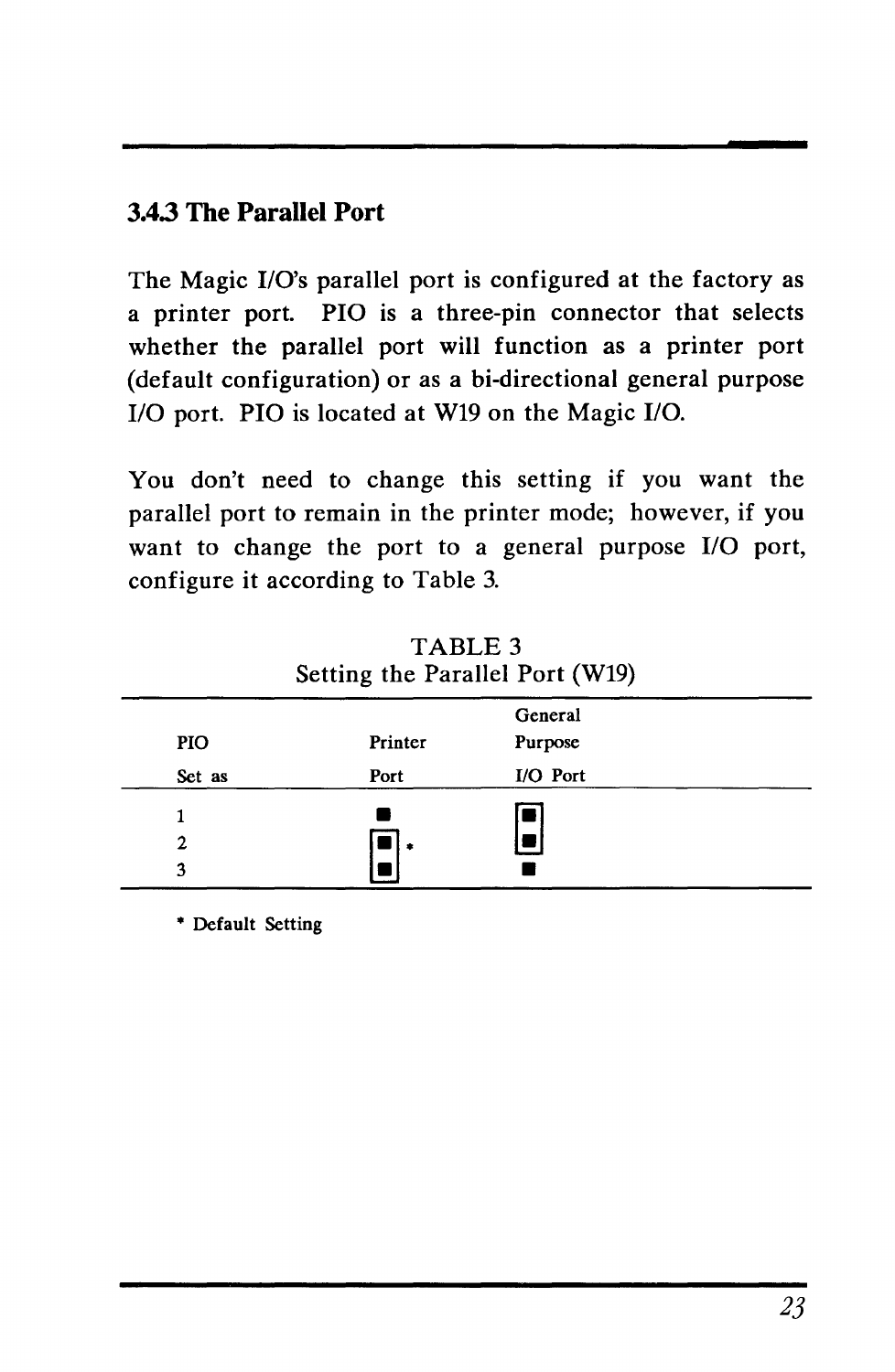### **The Parallel Port in Printer Mode**

When you turn your computer on, it searches for the number of printer ports installed in your system. The computer can recognize up to three printer ports. The computer follows a priority for these ports and logically designates them as LPT1, LPT2, and LPT3. The I/O port address 3BC-3BF is the highest priority printer address so it is logically known as LPTl or PRN. The lowest priority address is 278-27F so it is logically known as LPT3. The Magic I/O leaves the factory configured as LPT2 with the second priority address at 378-37F.

If there is only one parallel port in your system, it is referred to as LPTl regardless of the I/O port address where it resides. However, if there are several parallel ports, the LPT's are assigned according to the priority of the port address.

The IBM Monochrome Display Adapter and most compatibles have a built-in printer port configured as LPTl with the port address 3BC-3BF. Therefore, to avoid conflicts with most monochrome display adapters, the Magic I/O printer port is configured as LPT2 with the port address 378-37F, and with a default interrupt of 7. It is possible to change the  $I/O$  port address of the Magic  $I/O$  to LPTl or LPT3 if the I/O address 378-37F conflicts with another parallel device in your system.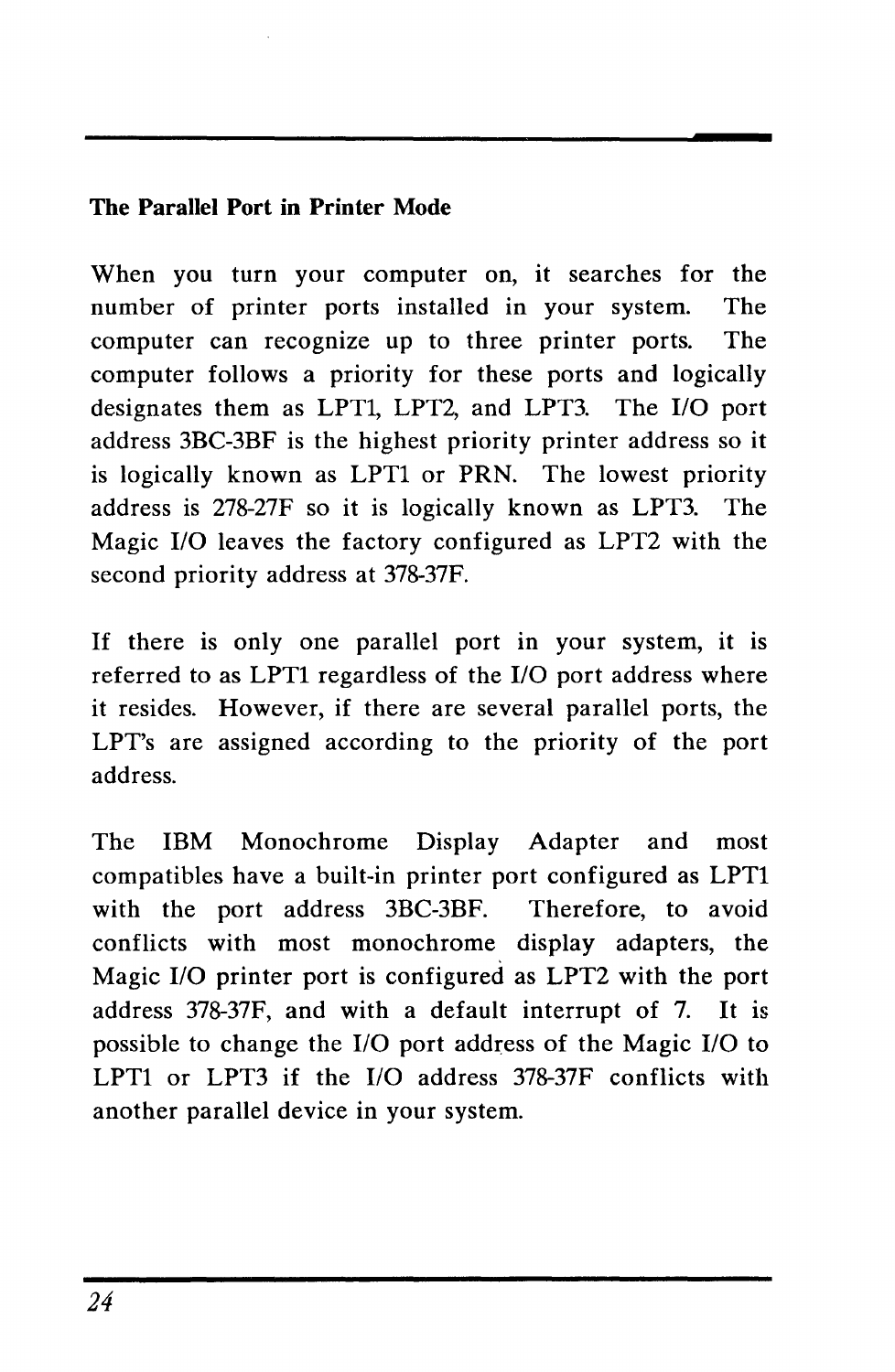If you have a graphics adapter with a parallel port configured for a port address starting at 3BC, confirm that the Magic I/O's port address is 378 or 278. To set the port address of the parallel port and the LPT name (the logical designation), adjust the jumpers at LPT.SEL (W3 and W4) as shown in Table 4.

| <b>LPT</b>       | <b>PORT</b><br><b>ADDRESS</b> | LPTSEL SETTING<br>W <sub>4</sub><br>W <sub>3</sub> |
|------------------|-------------------------------|----------------------------------------------------|
| LPT <sub>1</sub> | $3BC-3BF$                     | . .<br><br>$\bullet$ .                             |
| $LPT$ $2^*$      | 378-37F                       | <b>. .</b><br>. .<br>. .                           |
| LPT <sub>3</sub> | 278-27F                       | . .<br>$\bullet$ $\bullet$<br>. .                  |
| <b>DISABLED</b>  | N/A                           | . .<br>. .<br>80.                                  |

### TABLE 4 LPT Jumper Settings (W3, W4)

·Default Setting

NOTE 1: The settings shown on the Magic I/O's silkscreen are as follows: LPT1: 378-37F LPT2: 278-27F LPT3: 3BC-3BF

Refer to the settings in Table 4, NOT to the settings shown on the board.

NOTE 2: Every parallel port in your computer must have its own I/O port address. This manual refers to the parallel port at  $I/O$  address  $3BC$  as  $LPT1$ , the port address at 378 as LPT2, and the port address at 278 as LPT3.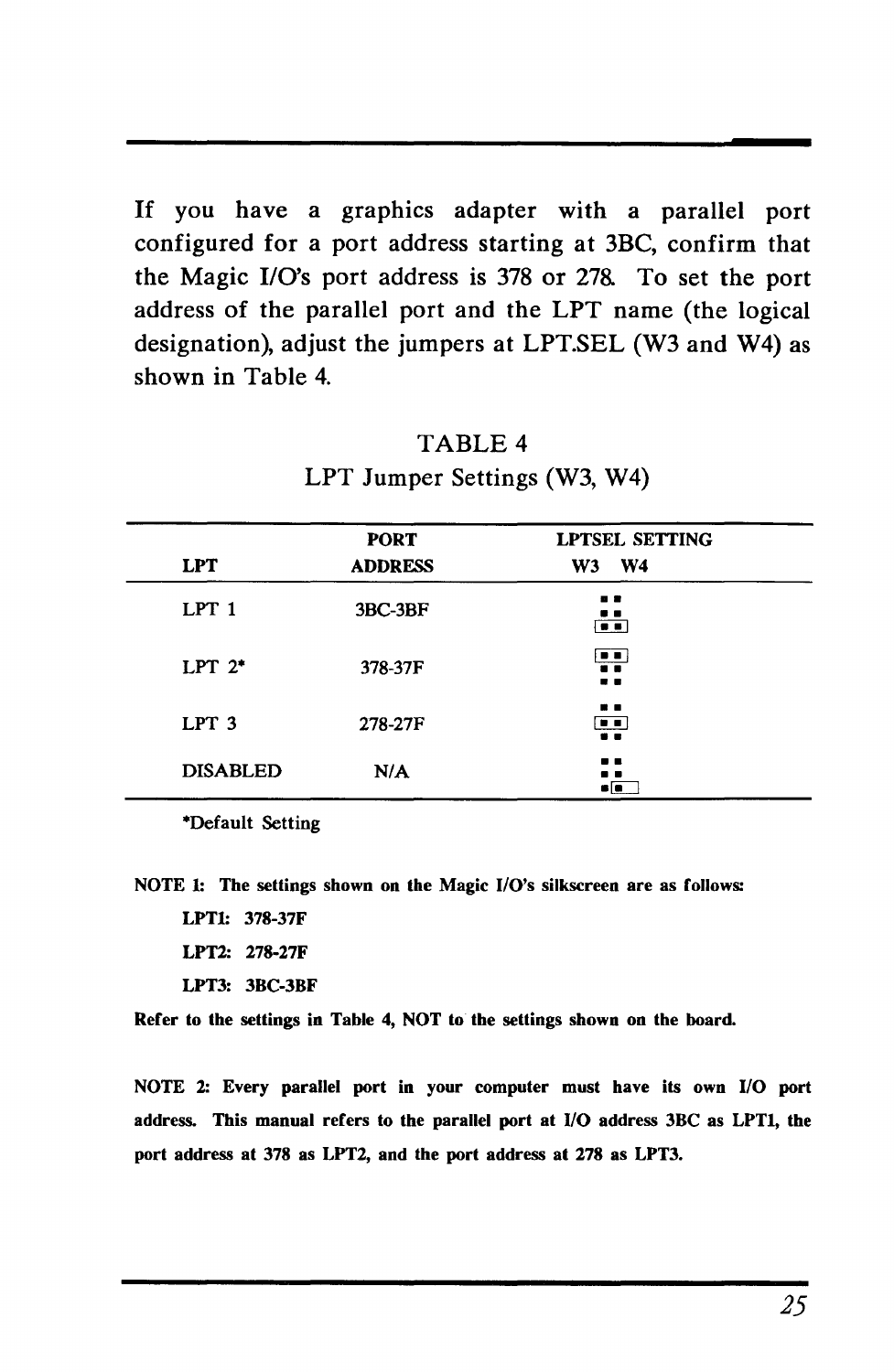The default setting for the parallel port is IRQ 7. Use the default IRQ7 setting for port addresses 3BC-3BE and 378- 37F. Use IRQ5 for printer port address 278-27F.

#### TABLE 5 Interrupt Setting For The Parallel Port (W8)

|            | <b>PTRINT</b> |         |  |  |  |  |
|------------|---------------|---------|--|--|--|--|
| To Enable: | IRQ5          | $IRQ7*$ |  |  |  |  |
|            |               | L.      |  |  |  |  |
| .          |               |         |  |  |  |  |

• Default Setting

### The Parallel Port in General Purpose 1/0 Mode

When you want to use the parallel port as a general purpose I/O port, you need to control the data lines directly with data bit 5 of the control register:



Commands should be sent to 3BE, 37A, 2BE, or 27A depending upon the port address you have chosen for the parallel port.

Before a write to the parallel port, enable the output buffer by setting bit 5 of the control register to O. Before a read from the parallel port, disable the output buffer by setting bit 5 of the control register to 1.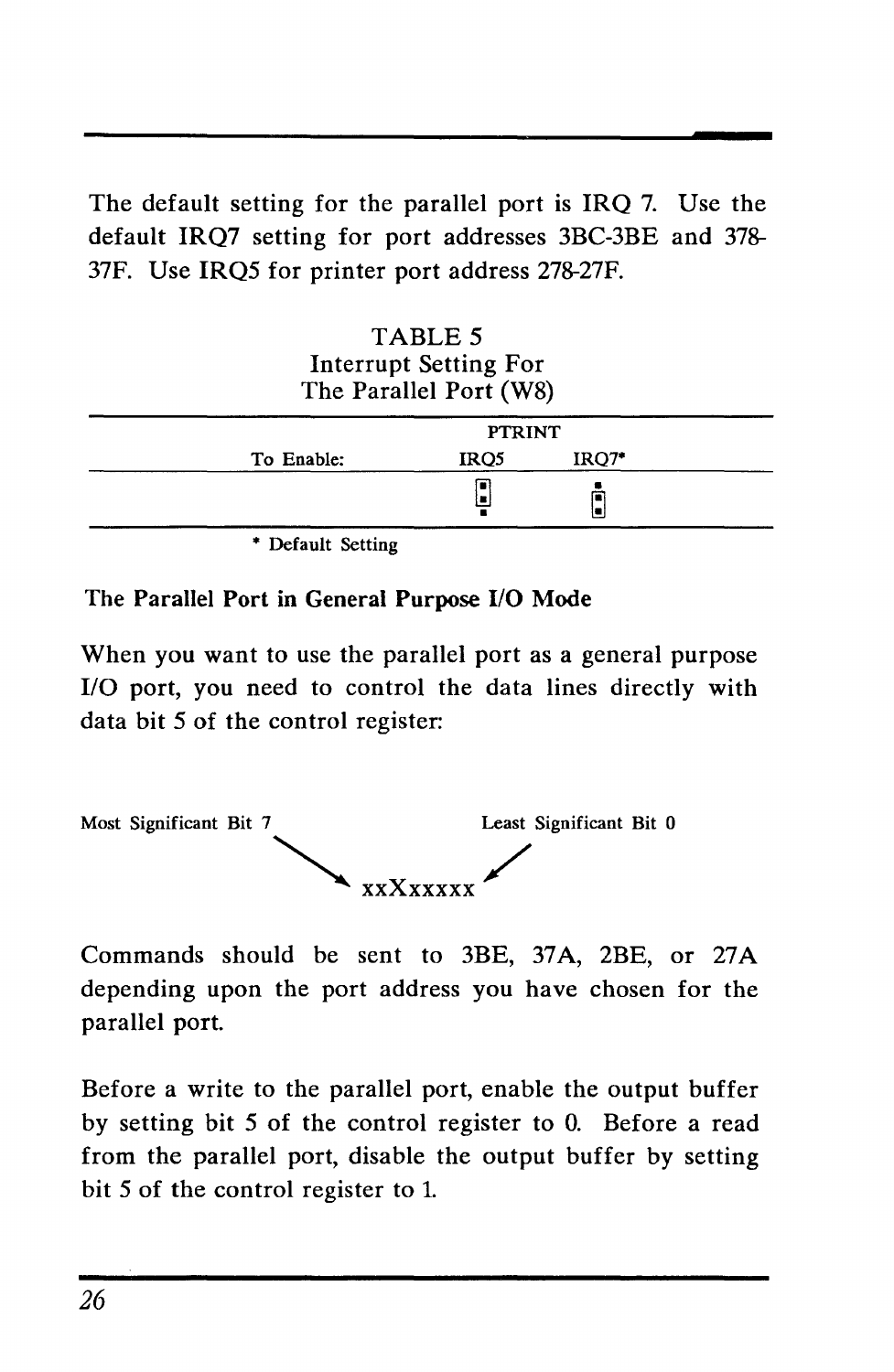Refer to more detailed documents on the printer port if you want to tailor the parallel port for your own specific applications.

### 3.4.4 The Game Port

The game port is enabled with the two pins connected at jumper location G.EN. The game port is at  $I/O$  port address 200-203 HEX. To disable the game port, remove the jumper shunt from the two pins and place the shunt on one pin for safekeeping.

Follow Table 6 to enable or disable the game port.

| Port                   | <b>G.EN</b> |   |  |
|------------------------|-------------|---|--|
| <b>Address Setting</b> |             |   |  |
| 202-203                | Enable*     | ▣ |  |
|                        | Disable     |   |  |

### TABLE 6 Game Port (G.EN)

• Default Setting

### Attaching The Game Port Cable:

You can attach an analog joy stick to the game control port. The 16-pin jumper connector at location Jl allows you to attach a game paddle or joy stick to the system. This game connector is compatible with most software game and joy sticks.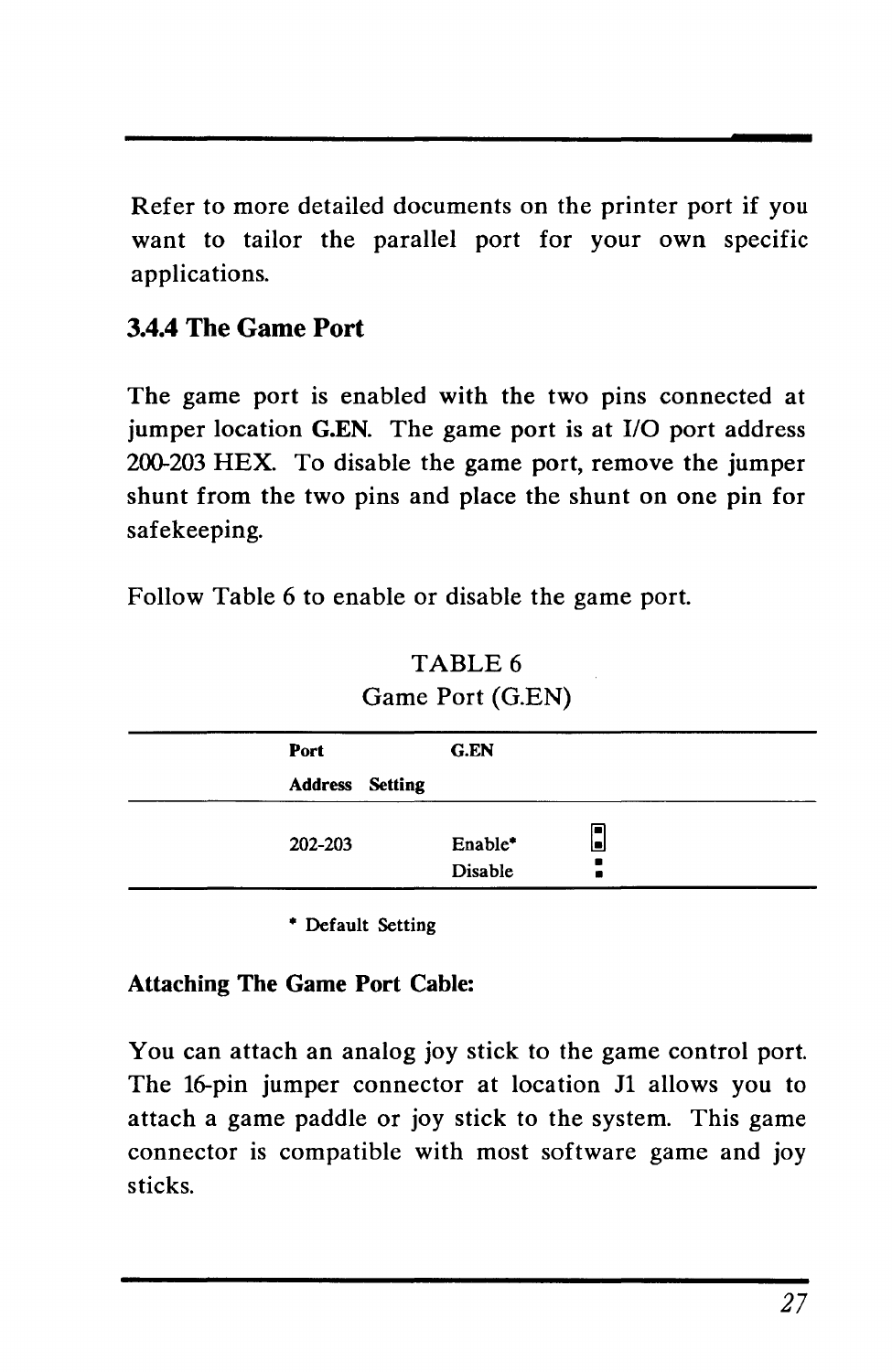The EV-170B includes a 16-pin game port cable. To attach the cable, follow these steps:

- 1. Make sure the game port is enabled with the jumper shunt setting over the two pins at G.EN (default setting).
- 2. Locate the 16-pin game port connector at 11.
- 3. Align the colored stripe on the cable to the left of the game port connector at 11 (the colored stripe should be attached to pin 1 of the 11 connector).
- 4. Insert the small rectangular connector of the cable into the 11 connector.
- 5. Plug the larger end of the cable into the connector on your joy stick.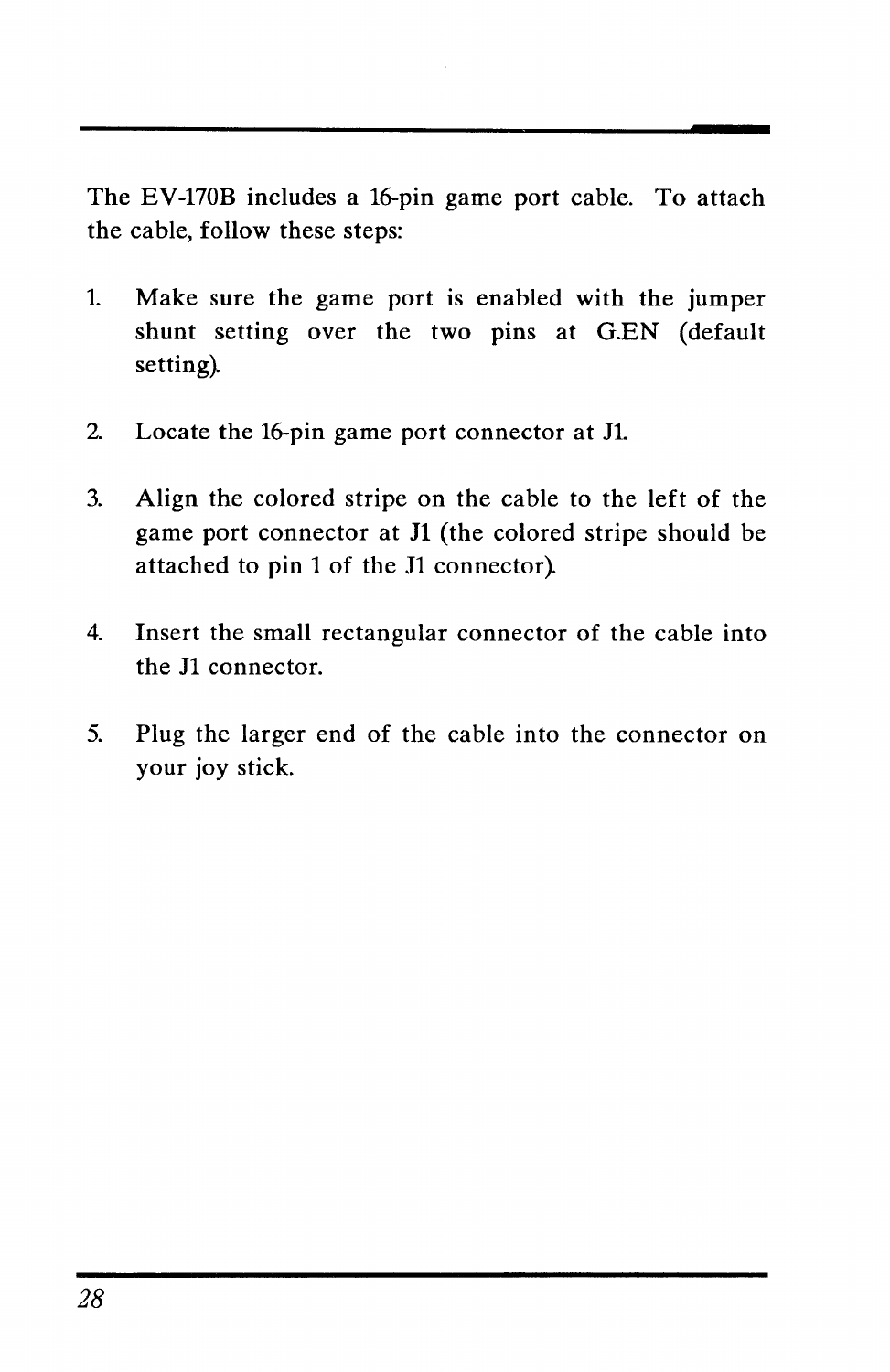### 3.4.5 Short Slot 8 on the IBM XT

If you are going to install the Magic 1/0 into short slot 8 of the IBM XT, you must place a jumper shunt over both pins of the System Select jumper CS at location WL See Figure 7.



Figure 7: Setting CS at Wl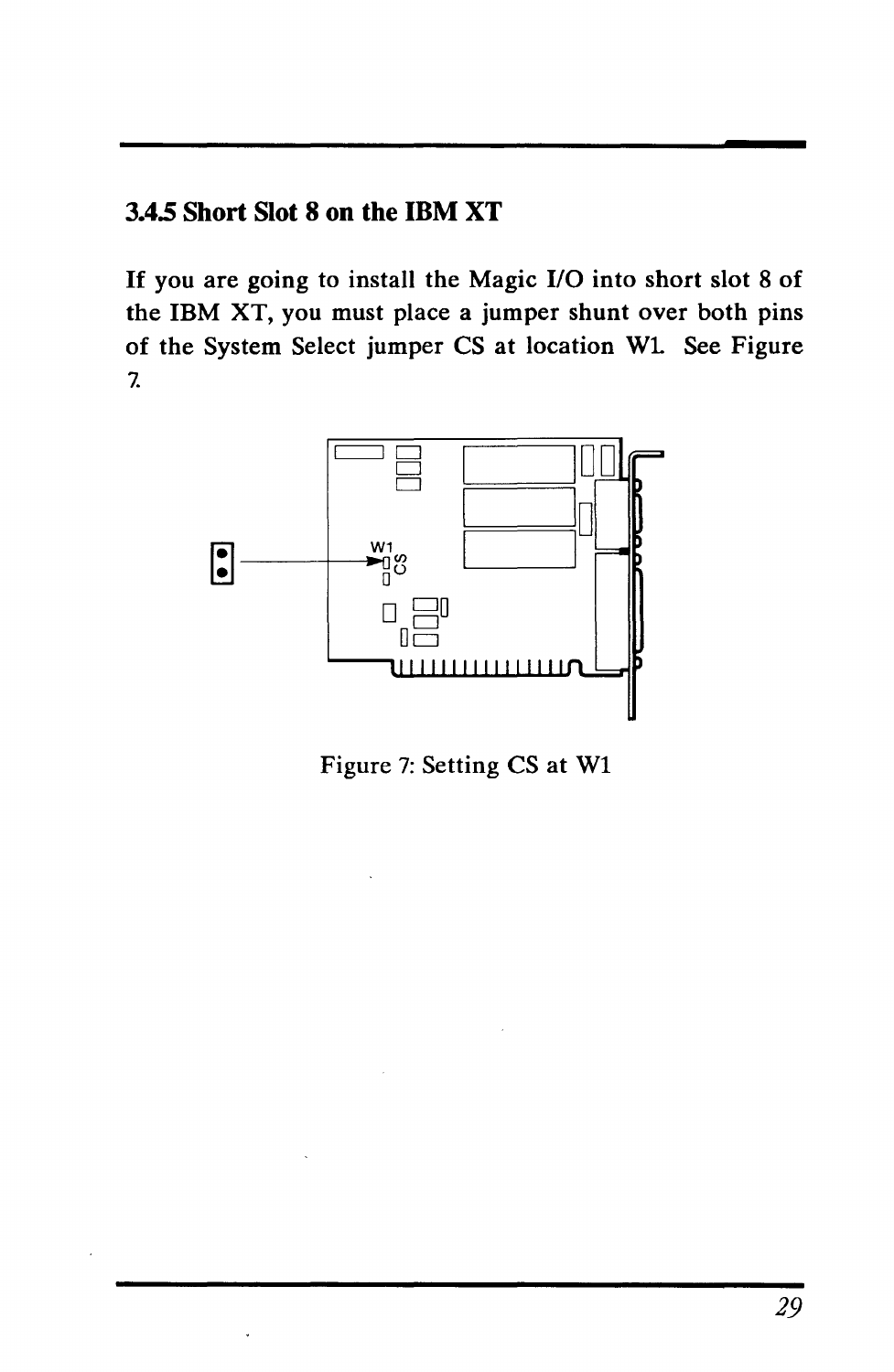## **4.1 Physical Installation**

Once the jumpers have been set and the cables and chips have been installed, you can install the board into your computer.

- 1. Turn OFF the power to your computer, and remove the cover of your system. Make sure there is no power going to your system!
- 2. Choose any expansion slot on the motherboard.
- 3. Remove the expansion slot cover from the back of the chosen expansion slot. (To do this, unscrew the screw which holds the metal cover in place. Save the screw, since you will need it to secure the Magic I/O in place.)



Figure 8: Removing The Slot Cover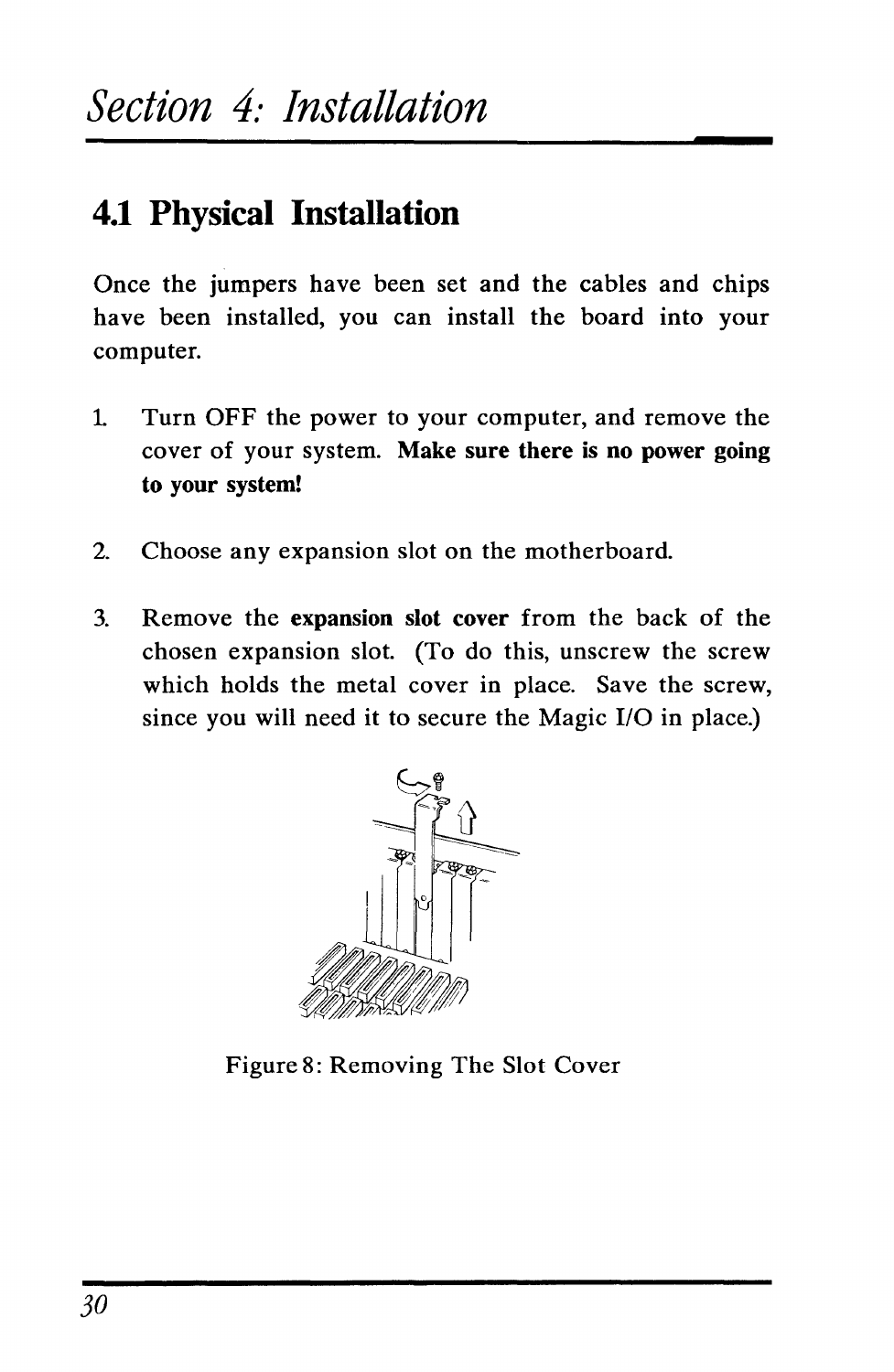4. Gently, but firmly, insert the Magic I/O card all the way into the expansion slot. Make sure the gold connecting fingers snap all the way into place. See Figure 9 .

![](_page_35_Picture_1.jpeg)

Figure  $9:$  Installing the Magic I/O

- 5. Use the screw which you removed from expansion slot cover to secure the Magic I/O in place.
- 6. If you will be using the parallel port or any of the serial ports, plug the appropriate device into the appropriate port (connector).
- 7. Replace the cover to your system and any cables you disconnected earlier.
- 8. Boot up your system from DOS.
- 9. Go on to Section 4.2 to test the Magic I/O.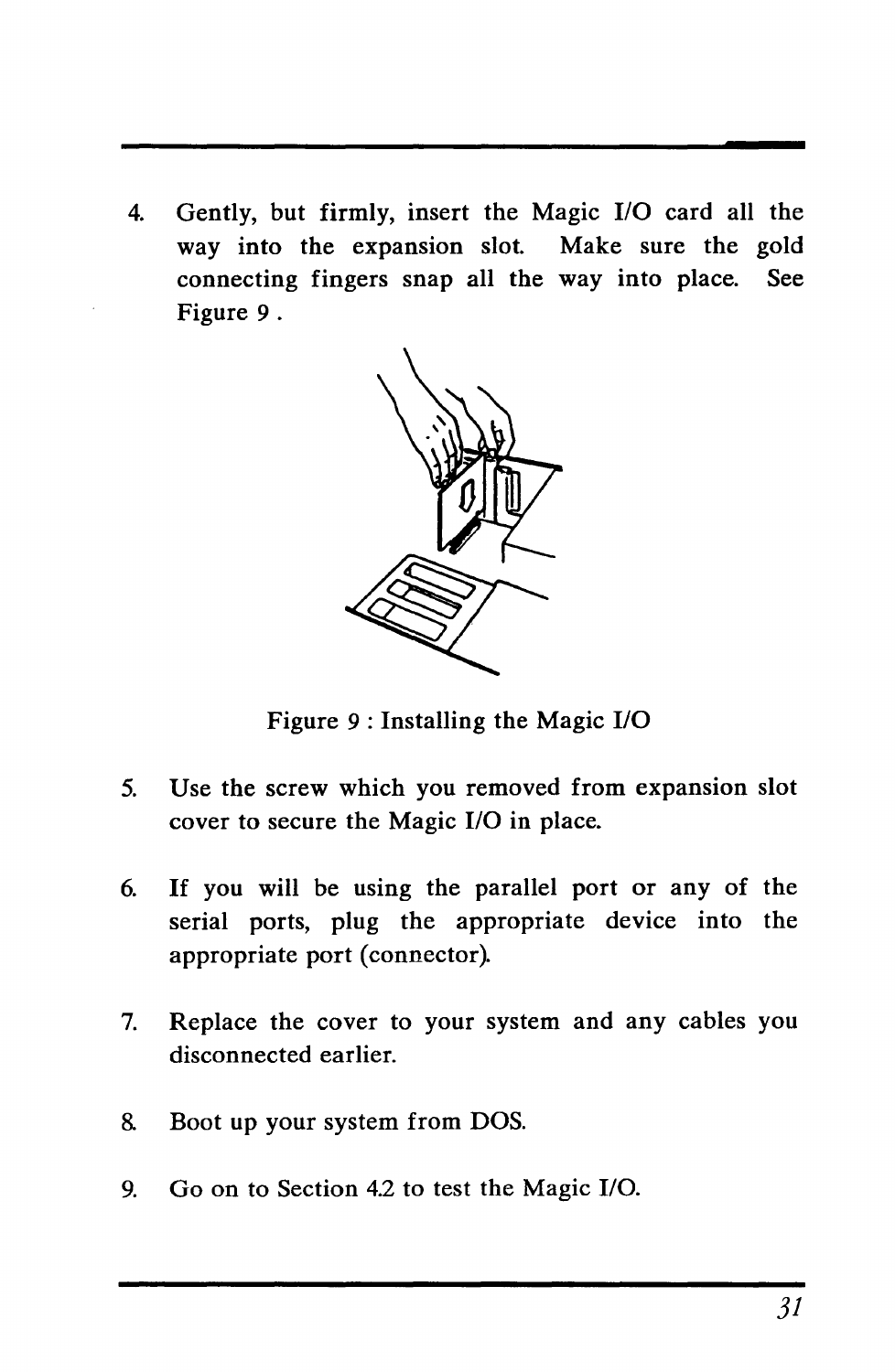## **4.2 Testing the Magic 1/0**

The Everex Utility software diskette includes a program which will check to see if the jumpers have been set properly. This program will only take a few minutes to run and will assure you that the installation has been performed properly and that all of the chips on your Magic I/O are good.

To run the Magic I/O test:

1. Boot your system with DOS, insert the Magic I/O utility diskette into Drive A, and type:

### A:EV170B

- 2. The Magic I/O main menu will appear on the screen. Select the *Test Chip Functions* option. Go through each Chip Test. The chips will be tested sequentially. The chips under evaluation will blink in the diagram on your screen until they have been tested and their status is displayed.
- 3. Congratulations! You have completed your installation. Reinsert the cover of your computer, and it will be ready for use. If you are using an AT, you will need to run the Setup utility at this point. See your AT manual for instructions.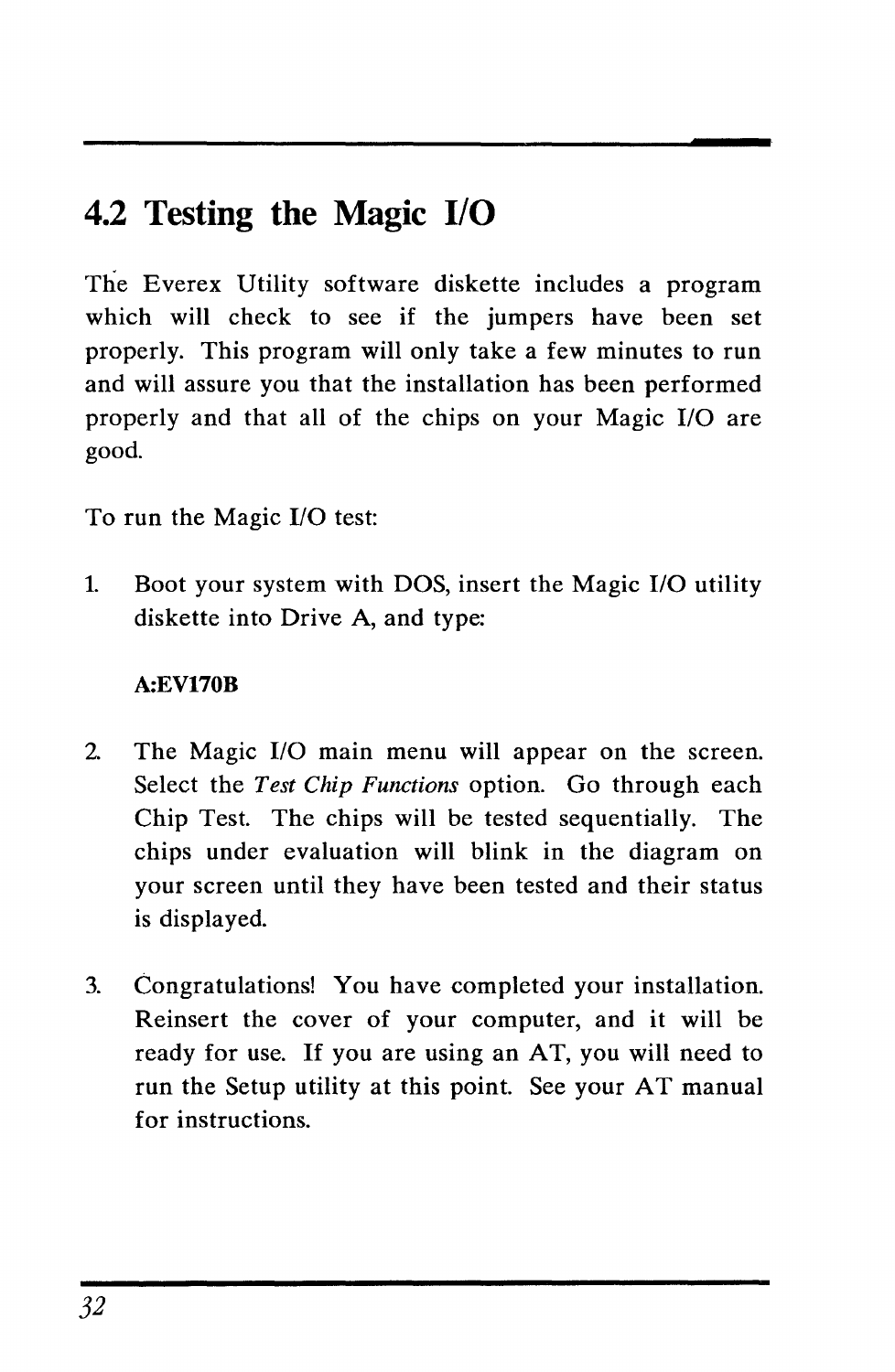### **5.1 How to Get Assistance**

In order to simplify the troubleshooting of your Everex product, the Technical Support Department recommends that you have the following items and information present before placing your call:

- Owner's Manual and Reference Guide for your Everex product.
- Version of DOS you are currently using
- Contents of your CONFIG.SYS file
- Contents of your AUTOEXEC.BAT file

Use the following checklist to gather information which will help the Technical Support Department to give you faster and more efficient service.

- What brand name and model computer and monitor are you currently using?
- What brand and capacity hard disk drive(s) do you have?
- What other peripheral products are installed in your computer? (For example, do you have a modem, multifunction card, etc?)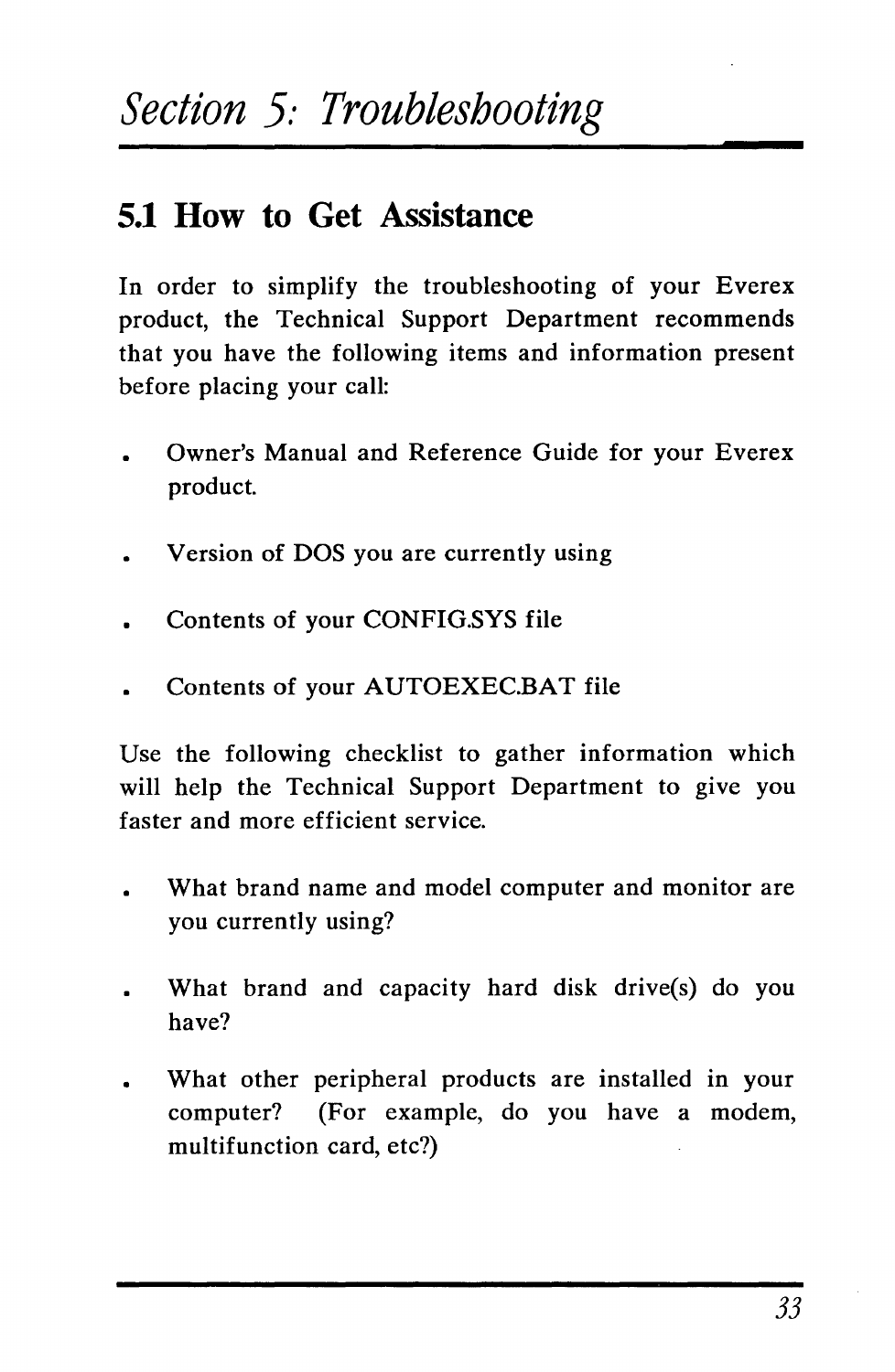- Make note of any other facts or circumstances which seem strange or relevant to you.
- If it does become necessary to return the unit to Everex for service, we will need the following additional information:
	- Serial number of your Magic I/O card (printed on a  $\bullet$ small white sticker, usually on the back side of the card).
	- Date and place of purchase.
- Finally, when you call, please try to be near your computer, so you can follow the technician's suggestions while on the phone.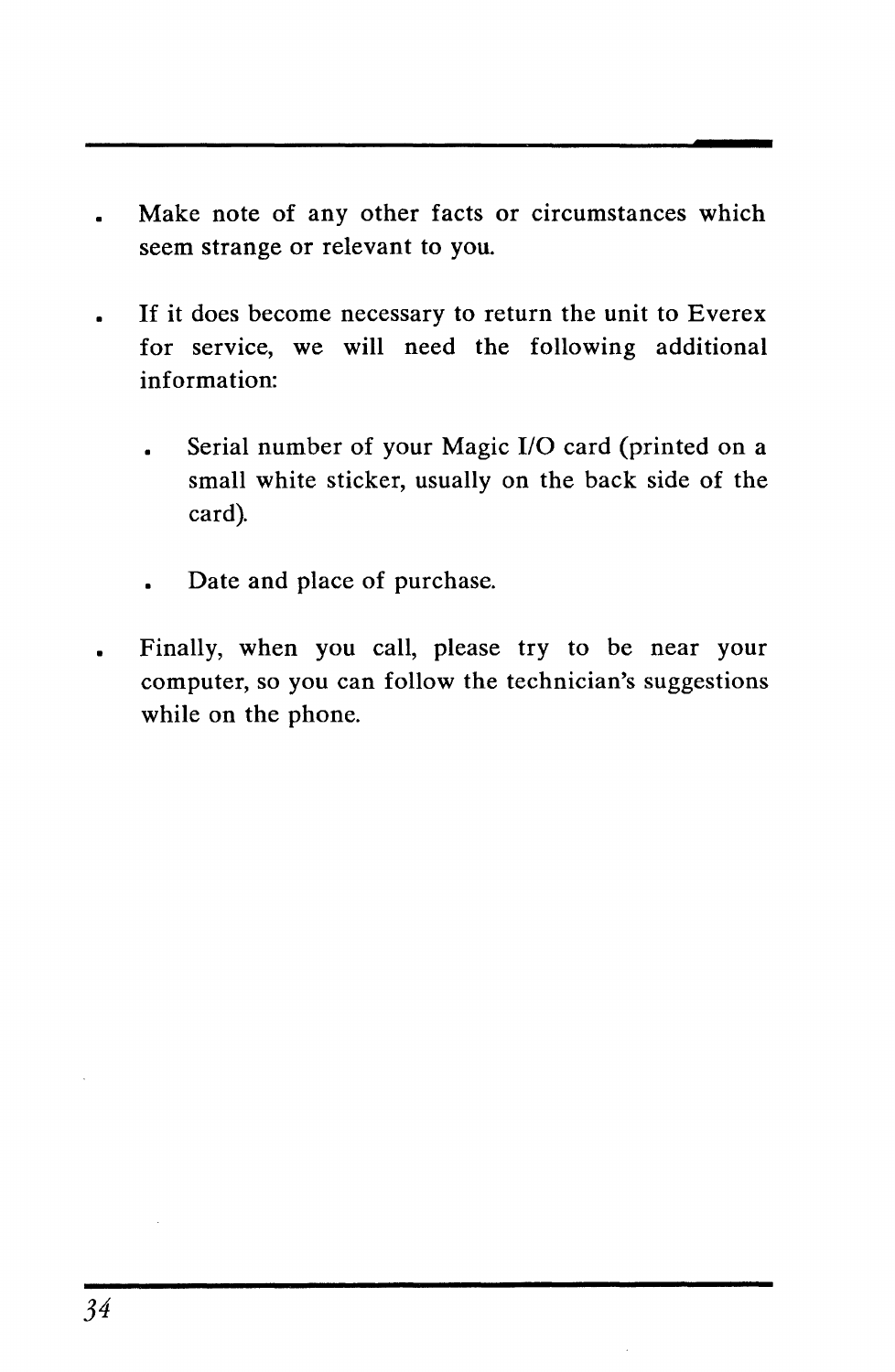**The following portion of the Magic I/O's schematic diagram details the handshaking functions performed by the DTE/DCE and force-true jumpers.** 

![](_page_39_Figure_2.jpeg)

\* **The two optional ports have similar schemes except for the force-true functions which are not implemented.**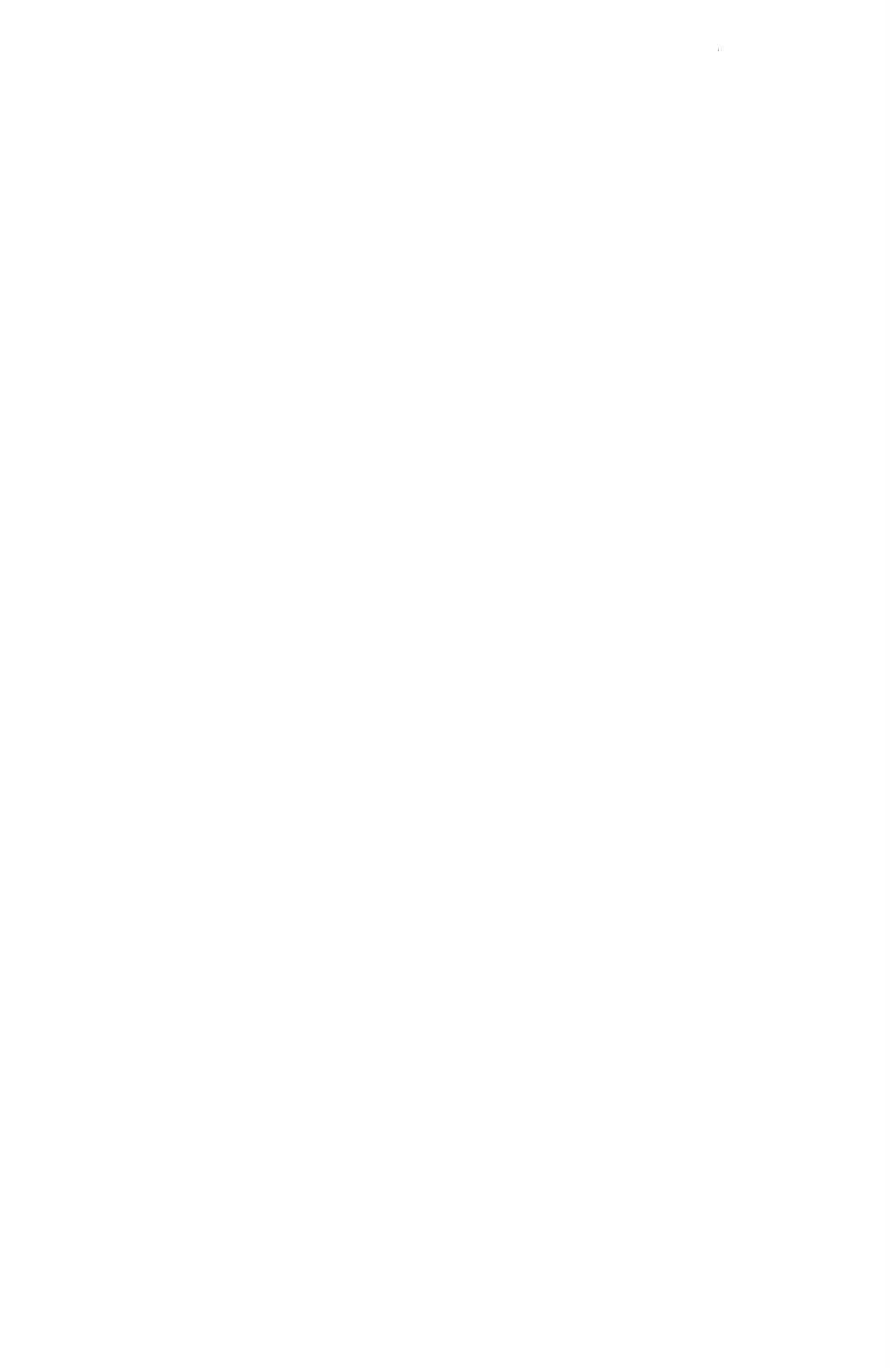$\label{eq:2.1} \mathcal{L}(\mathcal{L}) = \mathcal{L}(\mathcal{L}) \mathcal{L}(\mathcal{L})$